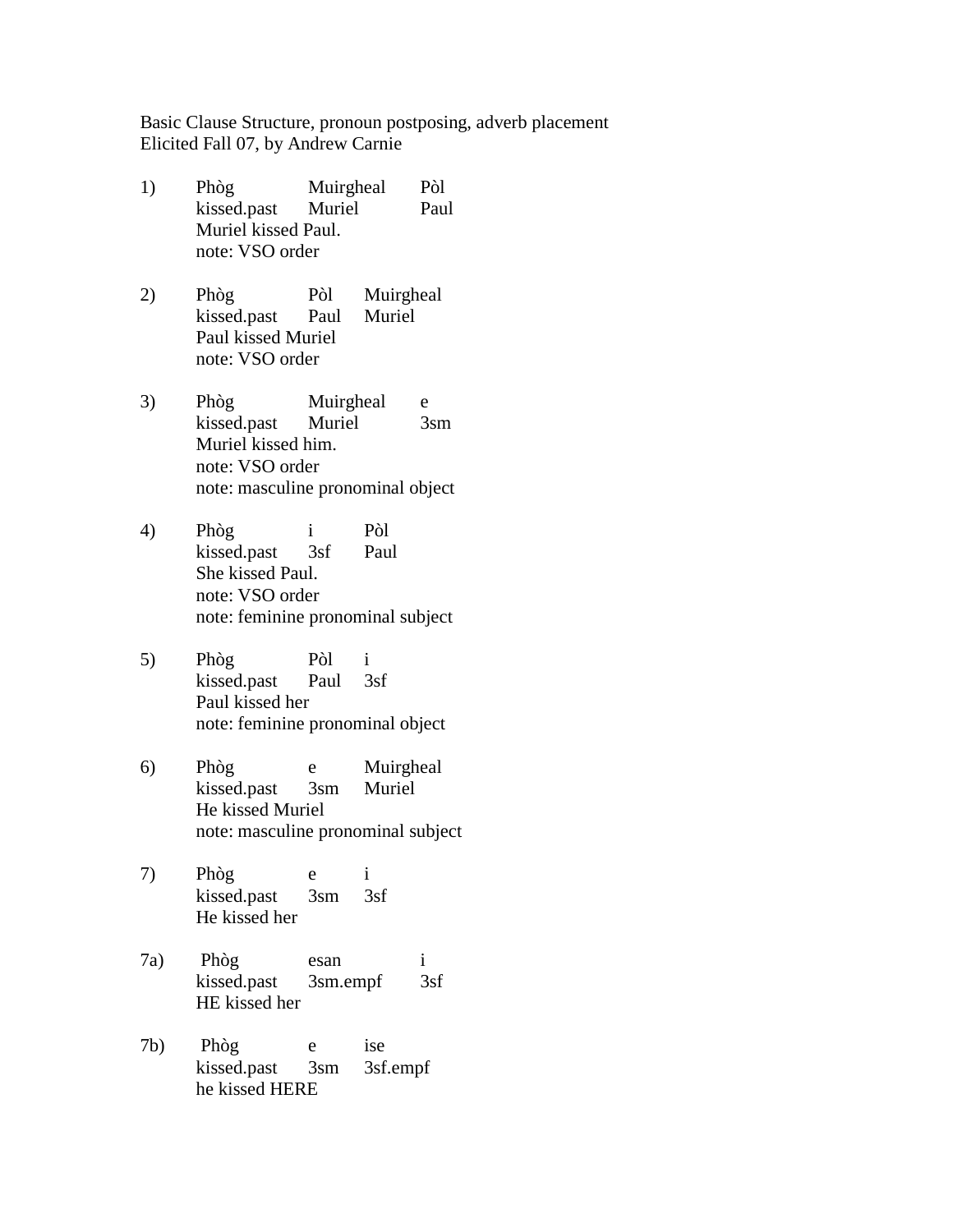- 8) Phòg i e kissed.past 3sf 3sm She kissed him
- 9) Dh'fhàg Muirgheal past'leave Muriel Muriel left Note: intransitive Note: unergative
- 10) Ràinig Muirgeal Arrive.past Muriel Muriel arrived Note: intransitive Note: unergative
- 11) Dh'ith Muirgheal iasg past'eat Muriel fish Muriel ate a fish. Note simple transitive Note: no indefinite pronoun
- 11a) Cha do dh'ith Muirgheal iasg Neg past past'eat Muriel fish Muriel didn't eat fish Note: Negation
- 11b) An do dh'ith Muirgheal iasg Q past past'eat Muriel fish Did Muriel eat fish? Note Yes/No question Note: Past tense particle
- 11c) do dh'ith Muirgheal iasg? past past'eat Muriel fish? Did Muriel eat fish? Note Yes/No question; in fast speech the question particle An is frequently omitted.
- 11d) Nach do dh'ith Muirgheal iasg neg. Q past past'eat Muriel fish Did Muriel not eat fish? Note : negative yes/no question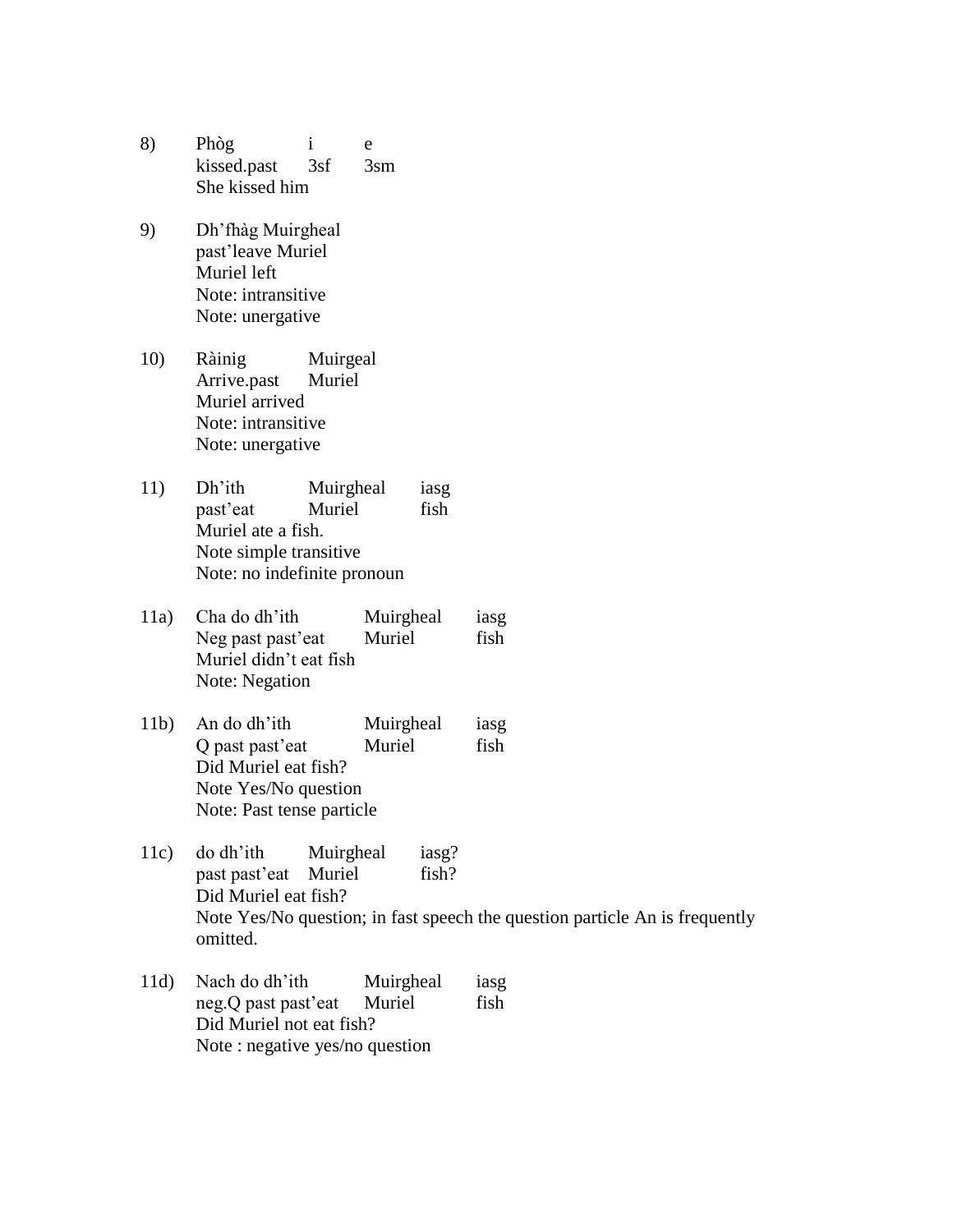- 12) Chollapse Muirgheal Collapse.past Muriel Muriel collapsed. Note: Chollapse is a clear borrowing. Dictionaries suggest thuit which means "fell".
- 13) Chollapse am bord collapse.past the.masc table The table collapsed. Note: am is the form of the masculine definite article used before labials
- 14) Thuit Muirgheal sios Fell Muriel down Muriel fell down.
- 15) Bhreab Muirgheal am ball kick.past Muriel the ball Muriel kicked the ball. Note: Breab is the formal Gaelic for "kick", our native speaker reports that most speakers would use the borrowing cic (past: chic /çiçk/)
- 15a) Chic Muirgheal am ball kick.past Muriel the ball "Muriel kicked the ball" Note: Breab is the formal Gaelic for "kick", our native speaker reports that most speakers would use the borrowing cic (past: chic /çiçk/)
- 15b) Chic Muirgheal anns an adhar kick.past Muriel in the air "Muriel kicked in the air"
- 15c) Chic Muirgheal 'san adhar kick.past Muriel in.the air "Muriel kicked in the air" note 'san is a reduced form of anns an
- 16a) Chic Muirgheal 's Pòl am ball Kick.past Murieal and Paul the ball Muriel and Paul kicked the ball Note: 's is a reduced form of agus
- 16a) Chic Muirgheal agus Pòl am ball Kick.past Murieal and Paul the ball Muriel and Paul kicked the ball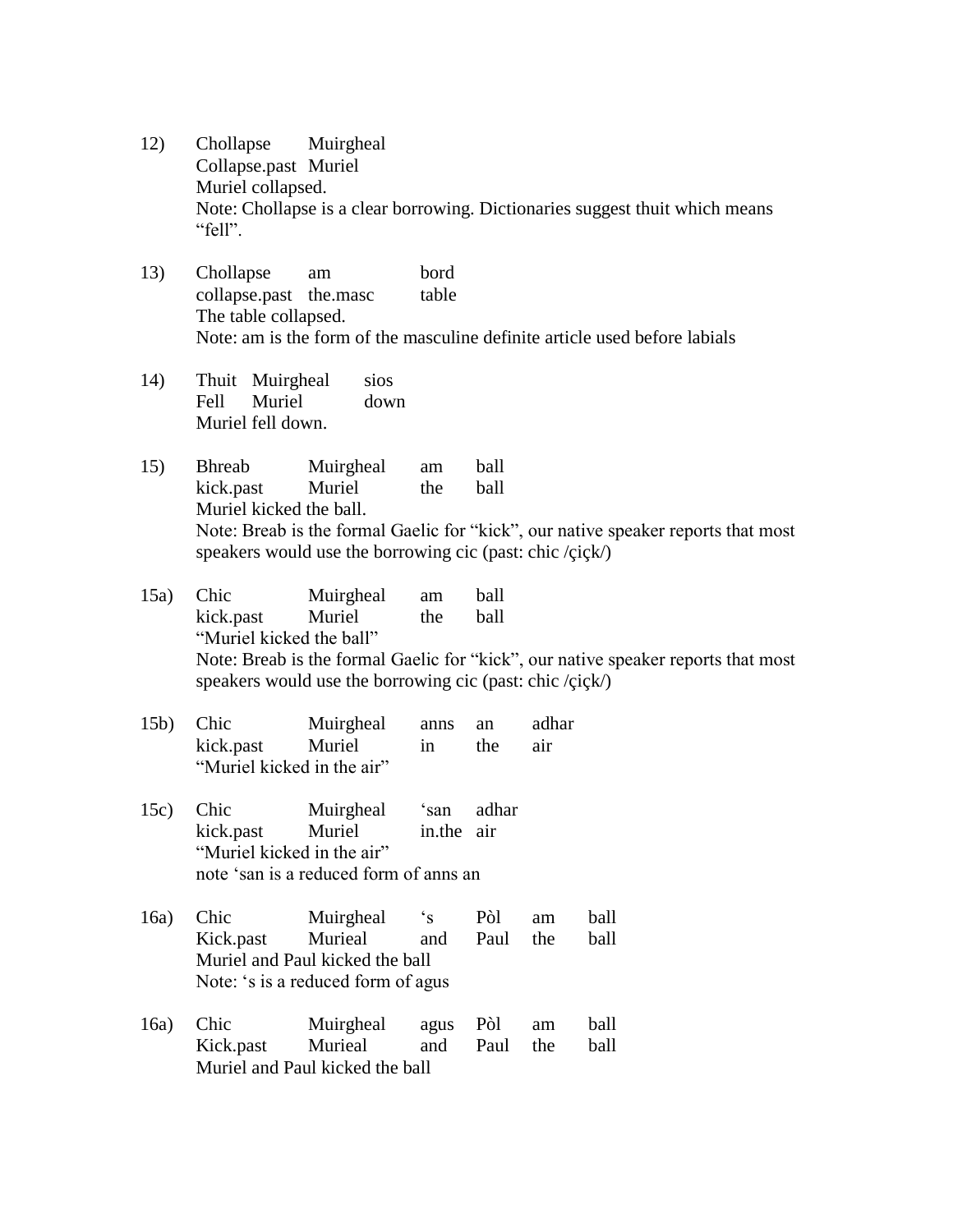- 16a) Chic Muirgheal is Pòl am ball Kick.past Murieal and Paul the ball Muriel and Paul kicked the ball Note: is is a reduced form of agus
- 17) Chic iad am ball kick.past them the ball They kicked the ball

18) Chic esan agus Muirgheal am ball kick.past he.empf and Muriel the ball He and Muriel kicked the ball Note: Muriel preferred either a -se emphatic or a fhinn/fhein emphatic in coordination. This may be a pragmatic effect: i.e. coordination with a pronoun doesn't happen except in contrastive contexts.

19) Chic Muirgheal agus mi fhinn am ball kick.past Muriel and I self the ball Muriel and I kicked the ball Note: Muriel preferred either a -se emphatic or a fhinn/fhein emphatic in coordination. This may be a pragmatic effect: i.e. coordination with a pronoun doesn't happen except in contrastive contexts.

- 20) chic sinn am ball kick.past we the ball We kicked the ball
- 20a) chiceamaid am ball Kick.cond.1pl the ball We would kick the ball Note: incorporated pronoun Note: formal register (cf. Chiceadh sinn am ball)
- 20b) Chiceadh sinn am ball Kick.cond we the ball We would kick the ball Note: no incorporated pronoun Note: informal register (cf. chiceamaid am ball)

20c) Chicinn am ball Kick.cond.1s the ball I would kick the ball Note: incorporated pronoun Note: not limited by register Note: compare to the ungrammatical form \*Chiceadh mi am ball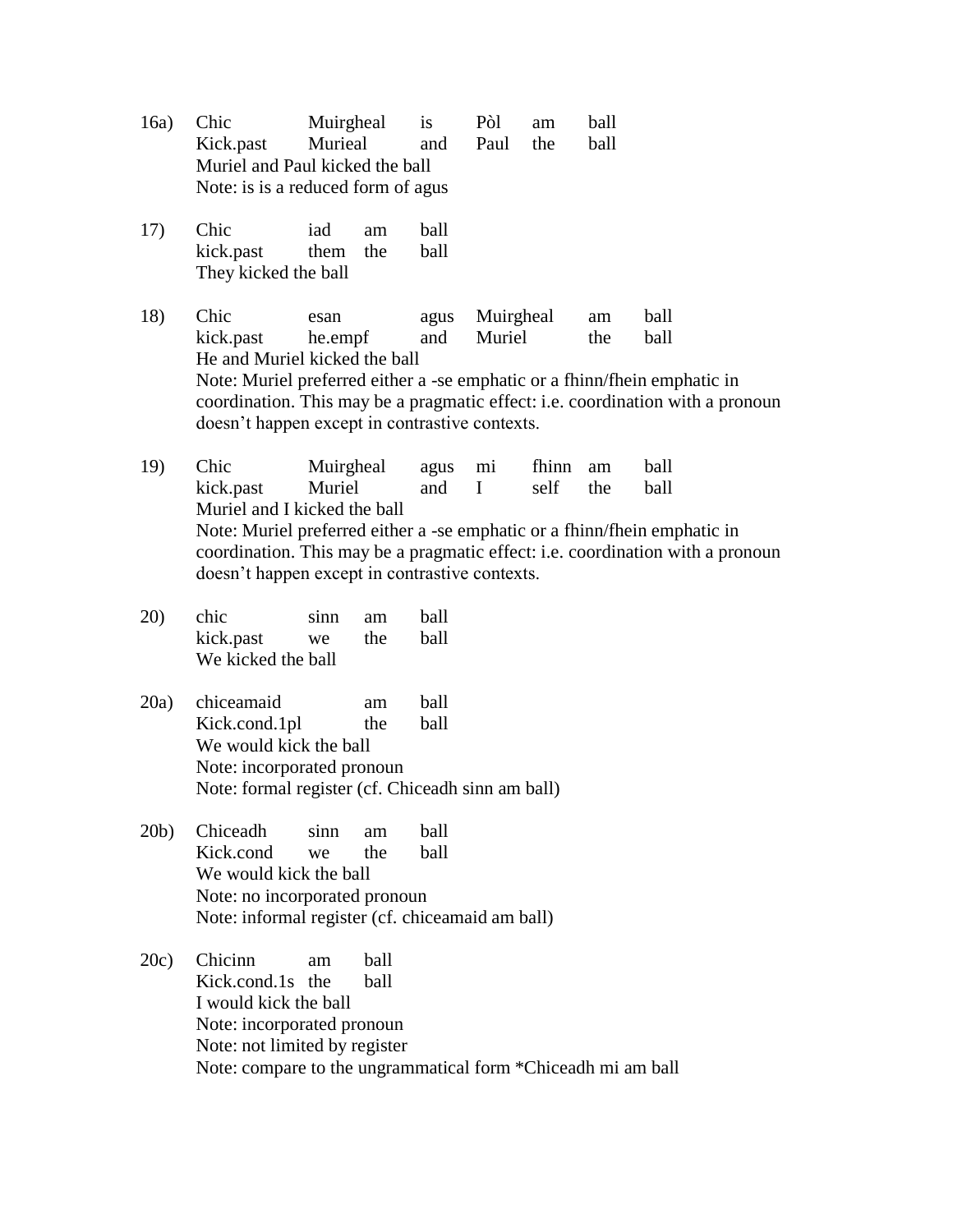- 20d) \* Chiceadh mi am ball \* Kick I the ball I would kick the ball Note: UNGRAMMATICAL Note: cf. the grammatical Chicinn am ball
- 21) Chic Muirgheal agus sinne am ball kick.past Muriel and 1pl.emp the ball "Muriel and us kicked the ball" Note Emphasis on us is required by conjunction"
- 21a#1) Chiceadh Muirgheal agus mi fhinn am ball Kick.cond Muriel and 1s self the ball "Muriel and me would kick the ball" Note: First conjunct agreement
- 22a#2) Chicinn fhinn agus Muirgheal am ball Kick.1s.conj self and Muriel the ball I.emph and Muriel kicked the ball Note First conjunct agreement
- 22a#3) \* Chiceadh mi fhinn agus Muirgheal am ball Note: First conjunct conjunct agreement Note: UNGRAMMATICAL
- 22) Chic Muirgheal am ball gu Pòl kick.past Muriel the ball to Paul Muriel kicked the ball to Paul. Note: No double object construction only a prepositional dative
- 23) Chic Muirgheal am ball gu Pòl kick.past Muriel the ball to Paul Muriel kicked Pall the ball Note: No double object construction only a prepositional dative
- 24) Thug Muirgheal am ball do Phòl Give.past Muriel the ball to Paul Muriel gave the ball to Paul Note: No double object construction only a prepositional dative
- 25) Thug Muirgheal am ball do Phòl Give.past Muriel the ball to Paul Muriel gave the ball to Paul Note: No double object construction only a prepositional dative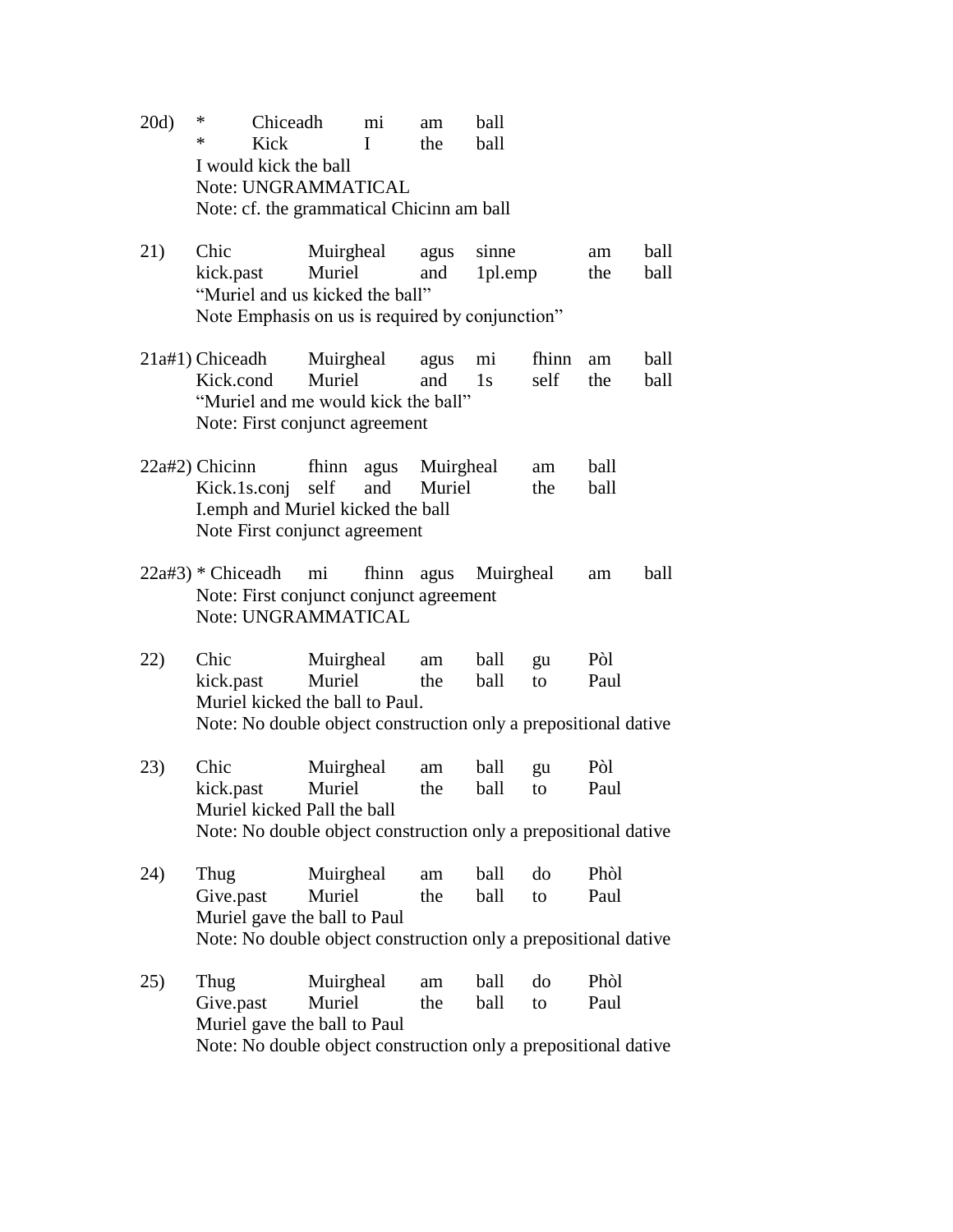| 26)  | Chuir<br>Put.past                                                                             | Muirgheal<br>Muriel<br>"Muriel put the ball on the table"                     | am<br>the                 | ball<br>ball        | air<br>on           | $a^{\prime}$<br>the | bhòrd.<br>table                                                                |
|------|-----------------------------------------------------------------------------------------------|-------------------------------------------------------------------------------|---------------------------|---------------------|---------------------|---------------------|--------------------------------------------------------------------------------|
| 27a) | *Chuir<br>Put.past                                                                            | Muirgheal<br>Muriel<br>"Muriel put the ball on the table"                     | air<br>on                 | $a^{\prime}$<br>the | bhòrd am<br>table   | the                 | ball<br>ball                                                                   |
| 27)  | Chuir<br>Put.past<br>"Muriel put it on the table"                                             | Muirgheal<br>Muriel                                                           | e<br>3 <sub>sm</sub>      | air<br>on           | $a^{\prime}$<br>the | bhòrd.<br>table     |                                                                                |
| 27a) | Chuir<br>Put.past<br>"Muriel put it on the table"<br>Note: Pronoun Post-Posing                | Muirgheal<br>Muriel                                                           | air<br>on                 | $a^{\prime}$<br>the | bhòrd e.<br>table   | $3\text{sm}$        |                                                                                |
| 28)  | Thug<br>Give.pst<br>"Muriel give it to Paul"                                                  | Muirgheal<br>Muriel                                                           | ${\bf e}$<br>$3\text{sm}$ | do<br>to            | Phòl.<br>Paul       |                     |                                                                                |
| 28a) | Thug<br>Gave.pst<br>"Muriel gave it to Paul<br>Note: Pronoun Post-Posing                      | Muirgheal<br>Muriel                                                           | do<br>to                  | Phòl<br>Paul        | e<br>$3\text{sm}$   |                     |                                                                                |
| 29)  | Chuir Muirgheal<br>Muriel<br>Put<br>"Muriel put it on the table"<br>Note: Pronoun Post-posing | air<br>on<br>Note: Preferred over Chuir Muirgheal e air a bhòrd."             | $a^{\prime}$<br>the       | bhòrd e<br>table    | $3\text{sm}$        |                     |                                                                                |
| 30)  | ?Chuir Muirgheal<br>Muriel<br>Put<br>"Muriel put it on the table"<br>sequence.                | e<br>3 <sub>sm</sub><br>Note: dispreferred to Chuir Muirgheal air a bhòrd e." | air<br>on                 | $a^{\prime}$<br>the | bhòrd<br>table      |                     | Note: Seems to be dispreferred due to vowel vowel sequence caused by the e air |
| 30)  | Phòg<br>Kiss.past                                                                             | Muirgheal<br>Muriel                                                           | Pòl<br>Paul               | Dihaoine<br>Friday  |                     |                     |                                                                                |

"Muriel Kissed Paul on Friday"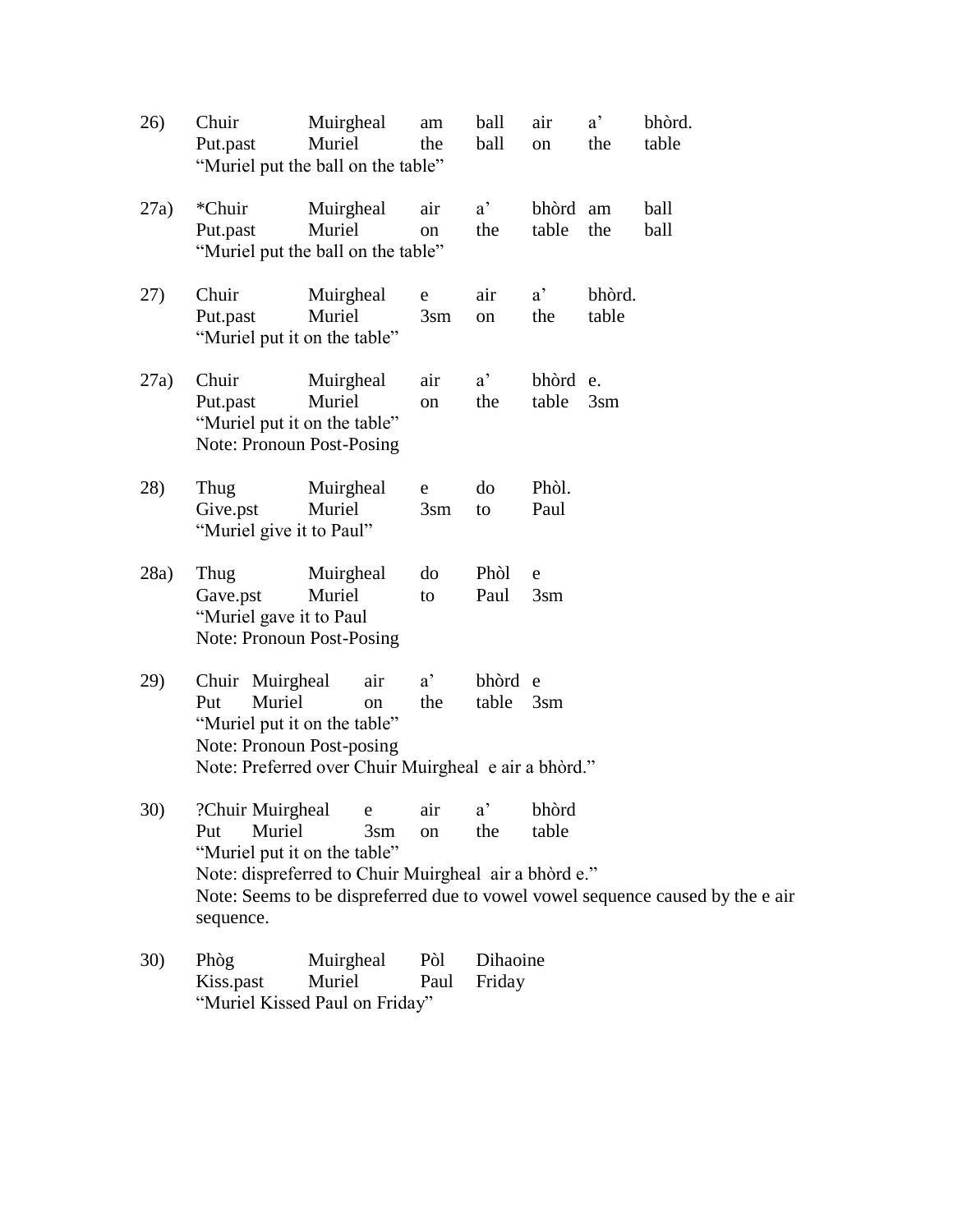- 31) Phòg Muirgheal e Dihaoine Kiss.past Muriel him Friday "Muriel Kissed Paul on Friday" Note: preferred over Phòg Muirgheal Dihaoin'e
- 31) Phòg Muirgheal Dihaoin' e Kiss.past Muriel Friday him "Muriel Kissed Paul on Friday" Note: not as good as Phòg Muirgheal e Dihaoine Note: Only ok if the final e of Dihaoine is deleted Note: Native speaker consultant observes that there is a rhythmic constraint on pronoun placement.
- 32) Thug Muirgheal am ball do Phòl Dihaoine Kiss.past Muriel the ball to Paul Friday "Muriel Kissed Paul on Friday" Note: not as good as Phòg Muirgheal e Dihaoine Note: Only ok if the final e of Dihaoine is deleted Note: Native speaker consultant observes that there is a rhythmic constraint on pronoun placement.
- 33) Chuir Muirgheal am ball air a' bhòrd Dihaoine Put Muriel the ball on the table Friday "Muriel put the ball on the table on Friday"
- 34) Chuir Muirgheal e air a' bhòrd Dihaoine Put Muriel 3sm on the table Friday "Muriel put it on the table on Friday" Note: Ok, but dispreferred over Chuir Muriel air a' bhòrd e Dihaoine
- 34a) Chuir Muirgheal air a' bhòrd e Dihaoine Put Muriel on the table 3sm Friday "Muriel put it on the table on Friday" Note Preferred order Note: pronoun post posing
- 34b) Chuir Muirgheal air a' bhòrd Dihaoin' e Put Muriel on the table Friday 3sm "Muriel put it on the table on Friday" Note: Ok, but dispreferred over Chuir Muirgheal air a' bhòrd e Dihaoine Note: pronoun post-posing
- 35a) Thug Muirgheal e do Phòl Dihaoine Give.pst Muriel 3sm to Paul Friday "Muriel gave it to Paul on Friday" Note: preferred order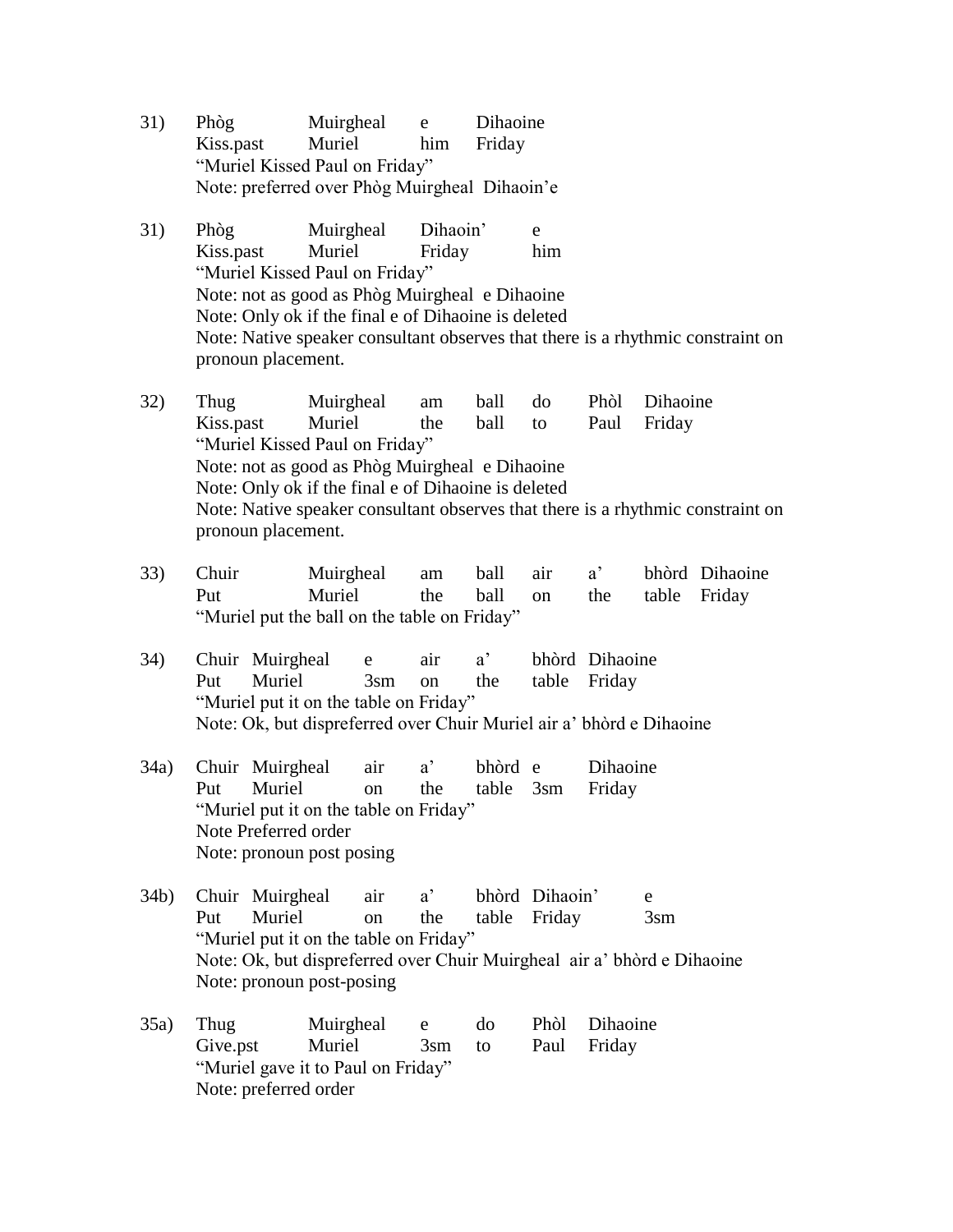| 35b) | $?$ Thug<br>Give.pst<br>Note: pronoun post-posing                      | Muirgheal<br>Muriel<br>"Muriel gave it to Paul on Friday"                                                                                                                                       | do<br>to             | Phòl<br>Paul    | $\mathbf e$<br>$3\text{sm}$ | Dihaoine<br>Friday |                                                                                                                  |
|------|------------------------------------------------------------------------|-------------------------------------------------------------------------------------------------------------------------------------------------------------------------------------------------|----------------------|-----------------|-----------------------------|--------------------|------------------------------------------------------------------------------------------------------------------|
| 35c) | ?Thug<br>Give.pst                                                      | Muirgheal<br>Muriel<br>"Muriel gave it to Paul on Friday"<br>Note: ok, but dispreferred to Thug Muirgheal e do Phòl Dihaoine<br>Note native speaker reports gets better with stress on Dihaoin" | do<br>to             | Phòl<br>Paul    | Dihaoin'<br>Friday          |                    | e<br>3 <sub>sm</sub>                                                                                             |
| 35d) | Thug<br>Give.pst<br>Friday.                                            | Muirgheal<br>Muriel<br>"Muriel gave it to him on Friday"                                                                                                                                        | dha<br>to            | 3 <sub>sm</sub> | Dihaoin'<br>Friday          |                    | $\mathbf e$<br>3 <sub>sm</sub><br>Note: pronoun postposing. This order is preferred, especially with emphasis on |
| 36a) | Chic<br>Kick.past<br>Note: pronoun postposing<br>Note: preferred order | Muirgheal<br>Muriel<br>"Muriel Kicked it to Paul on Friday"                                                                                                                                     | gu<br>to             | Pòl<br>Paul     | e<br>3 <sub>sm</sub>        | Dihaoine<br>Friday |                                                                                                                  |
| 36b) | (?) <i>C</i> hic<br>Kick.past                                          | Muirgheal<br>Muriel<br>"Muriel Kicked it to Paul on Friday"<br>Note: dispreferred to Chic Muirgheal gu Pòl e Dihaoine                                                                           | e<br>3 <sub>sm</sub> | gu<br>to        | Pòl<br>Paul                 | Dihaoine<br>Friday |                                                                                                                  |
| 36c) | ?Chic<br>Kick.past<br>Note: pronoun postposing                         | Muirgheal<br>Muriel<br>"Muriel Kicked it to Paul on Friday"<br>Note: dispreferred to Chic Muriel gu Pòl e Dihaoine<br>Note: gets better with stress on Friday                                   | gu<br>to             | Pòl<br>Paul     | Dihaoin'<br>Friday          |                    | e<br>3 <sub>sm</sub>                                                                                             |
| 36d) | (?) <i>C</i> hic<br>Kick.past<br>Note: pronoun postposing              | Muriel<br>Muriel<br>"Muriel Kicked it to Paul on Friday"<br>Note: dispreferred to Chic Muriel iad gu Pòl Dihaoine<br>Note: note reduced form of jad                                             | gu<br>to             | Pòl<br>Paul     | 'ad<br>3pl                  | Dihaoine<br>Friday |                                                                                                                  |
| 36e) | Chic<br>Kick.past<br>Note: preferred order                             | Muirgheal<br>Muriel<br>"Muriel Kicked it to Paul on Friday"                                                                                                                                     | iad<br>3pl           | gu<br>to        | Pòl<br>Paul                 | Dihaoine<br>Friday |                                                                                                                  |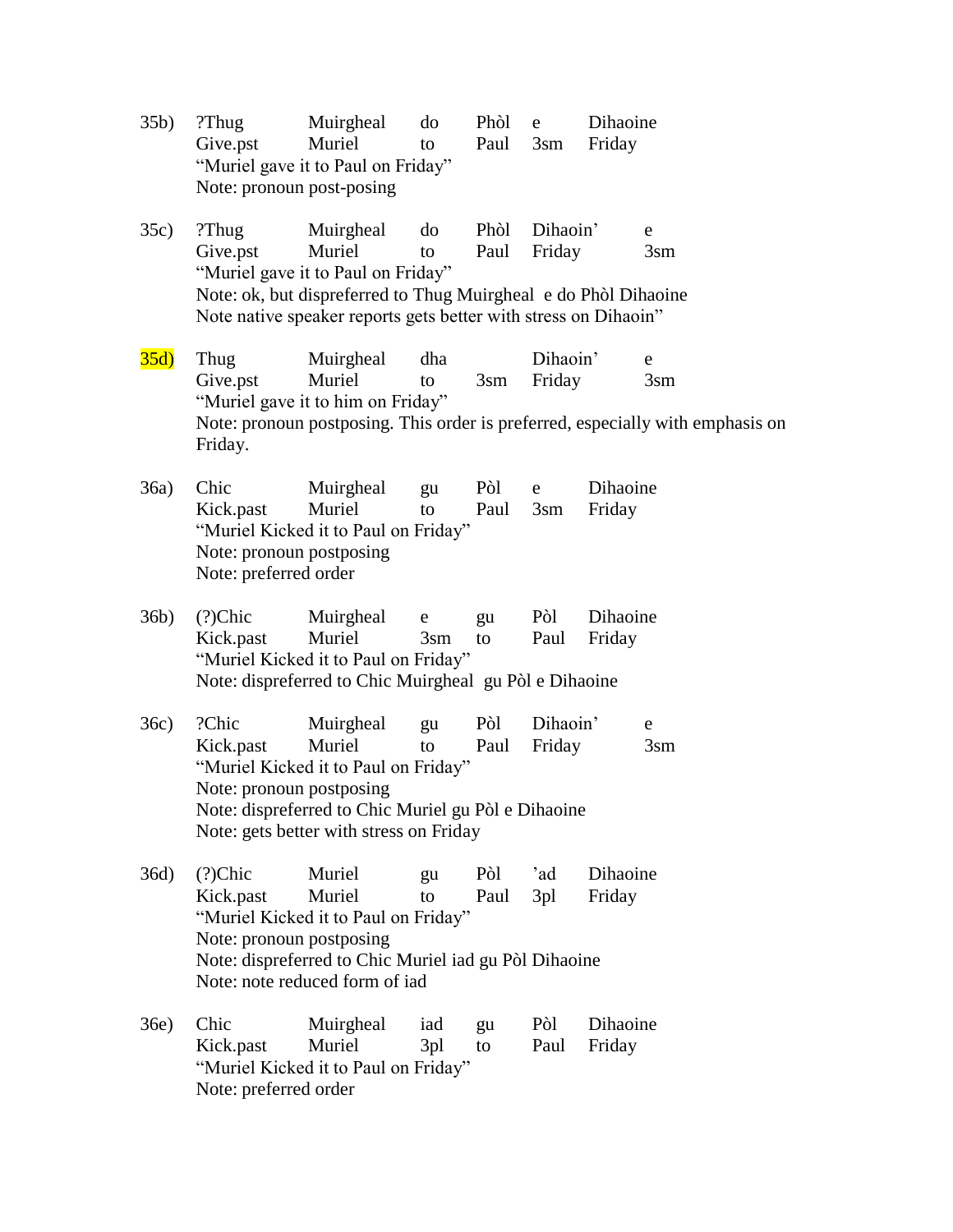| 36f) | Chic<br>Kick.past<br>Note: reduced form of jad<br>Note: pronoun postposing | Muirgheal<br>Muriel<br>"Muriel Kicked it to Paul on Friday"<br>Note: dispreferred to Chic Muirgheal iad gu Pòl Dihaoine<br>Note: gets better with stress on Friday | gu<br>to               | Pòl<br>Paul  | Dihaoin'<br>Friday               | 'ad<br>3pl          |
|------|----------------------------------------------------------------------------|--------------------------------------------------------------------------------------------------------------------------------------------------------------------|------------------------|--------------|----------------------------------|---------------------|
| 37)  | Thug<br>Give.past                                                          | Muirgheal<br>Muriel<br>"Muriel gave the ball to him on Friday"                                                                                                     | am<br>the              | ball<br>ball | Dihaoine<br>dha<br>to.3sm Friday |                     |
| 37a) | $*$ Thug<br>Give.past<br>Note: pronoun postposing                          | Muirgheal<br>Muriel<br>"Muriel gave the ball to him on Friday"<br>Note: UNGRAMMATICAL                                                                              | am<br>the              | ball<br>ball | Dihaoine<br>Friday               | dha<br>to.3sm       |
| 38)  | Chuir<br>put .past                                                         | Muirgheal<br>Muriel<br>"Muriel put the ball on it on Friday"                                                                                                       | am<br>the              | ball<br>ball | air<br>on.3sm                    | Dihaoine<br>Friday  |
| 38a) | *Chuir<br>put, past<br>Note: air cannot shift<br>Note: pronoun postposing  | Muirgheal<br>Muriel<br>"Muriel put the ball on it on Friday"<br>Note: UNGRAMMATICAL                                                                                | am<br>the              | ball<br>ball | Dihaoine<br>Friday               | air<br>on.3sm       |
| 39)  | Chic<br>Kick.past                                                          | Muirgheal<br>Muriel<br>"Muriel kicked the ball to him on Friday"                                                                                                   | am<br>the              | ball<br>ball | thuige Dihaoine<br>to.3sm Friday |                     |
| 39a) | *Chic<br>Kick.past<br>Note: pronoun postposing                             | Muirgheal<br>Muriel<br>"Muriel kicked the ball to him on Friday"<br>Note: UNGRAMMATICAL                                                                            | am<br>the              | ball<br>ball | Dihaoine<br>Friday               | thuige<br>$to.3$ sm |
| 40)  | Thug<br>Give.past                                                          | Muirgheal<br>Muriel<br>"Muriel gave it to him on Friday"                                                                                                           | dha<br>$to3$ sm $3$ sm | e            | Dihaoine<br>Friday               |                     |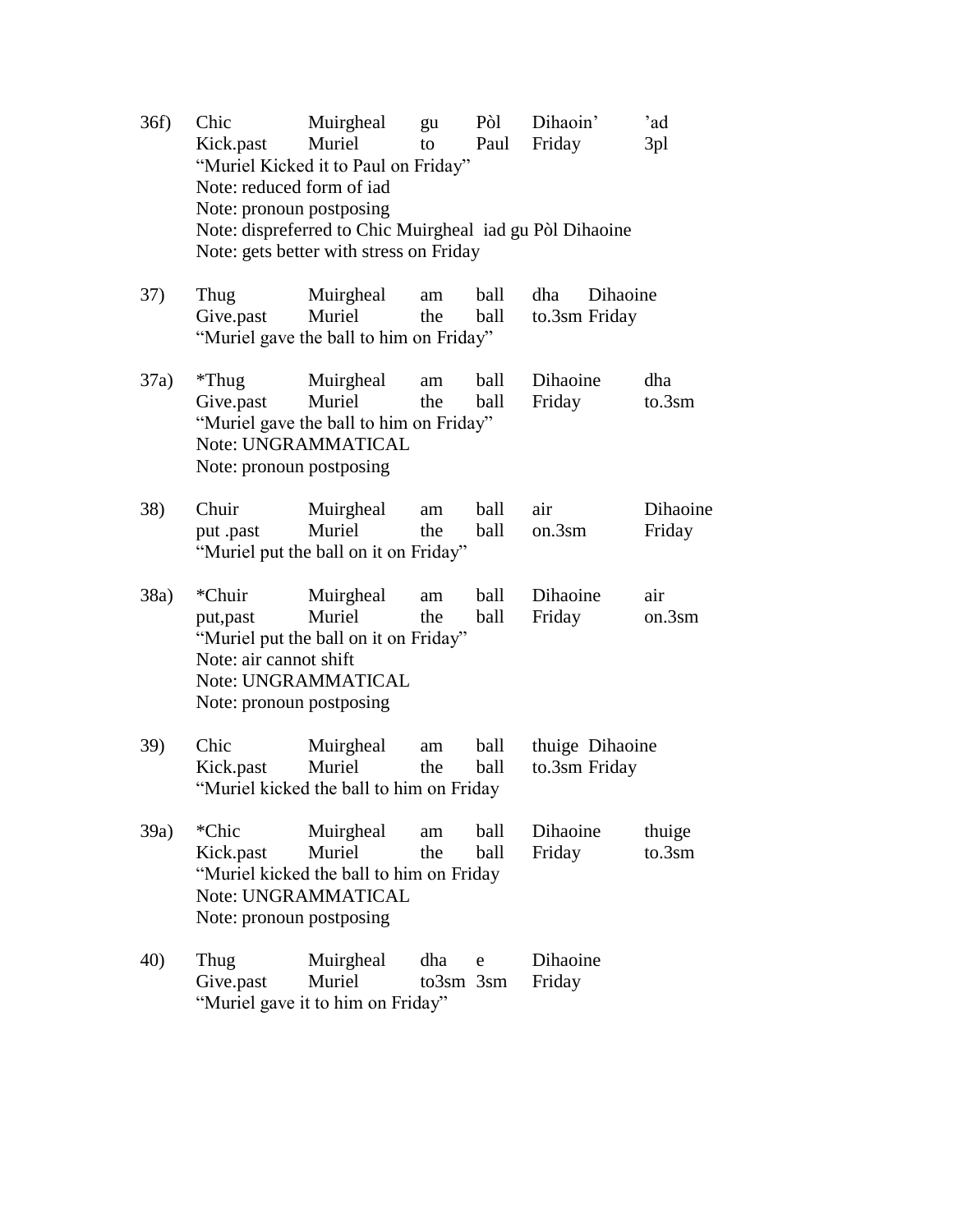- 40a) \*Thug Muirgheal e dha Dihaoine Give.past Muriel 3sn to3sm Friday "Muriel gave it to him on Friday" Note: UNGRAMMATICAL Note: compare Thug Muirgheal dha e Dihaoine; pronoun post-posing seems to be obligatory in this situation.
- 40b) Thug Muirgheal dha Dihaoin' e Give.past Muriel to3sm Friday 3sm "Muriel gave it to him on Friday" Note: Pronoun post posing Note: ok, but not preferred order (preferred is Thug Muirgheal dha e Dihaoine).
- 41) Chuir Muirgheal e air Dihaoine put.past Muriel 3sm on3sm Friday "Muriel put it on it on Friday" "Muriel put it on on Friday" Note: ambiguous because air is ambiguous between the 3sm version of the pronoun and the bare preposition. So not a good test case.
- 41a) Chuir Muirgheal e oirre Dihaoine put.past Muriel 3sm on3sf Friday "Muriel put it on it on Friday" Note: oire is bisyllabic (cf. other Ps which are monosyllabic)
- 41b) Chuir Muirgheal oirr' e Dihaoine put.past Muriel on3sf 3sm Friday "Muriel put it on it on Friday"
- 41b) Chuir Muirgheal oirre Dihaoin' e put.past Muriel on3sf Friday 3sm "Muriel put it on it on Friday"
- 41a) Chuir Muirgheal e oirre Dihaoine put.past Muriel 3sm on3sf Friday "Muriel put it on it on Friday" Note: oire is bisyllabic (cf. other Ps which are monosyllabic)
- 41b) Chuir Muirgheal oirr' e Dihaoine put.past Muriel on3sf 3sm Friday "Muriel put it on it on Friday"
- 41c) Chuir Muirgheal oirre Dihaoin' e put.past Muriel on3sf Friday 3sm "Muriel put it on it on Friday"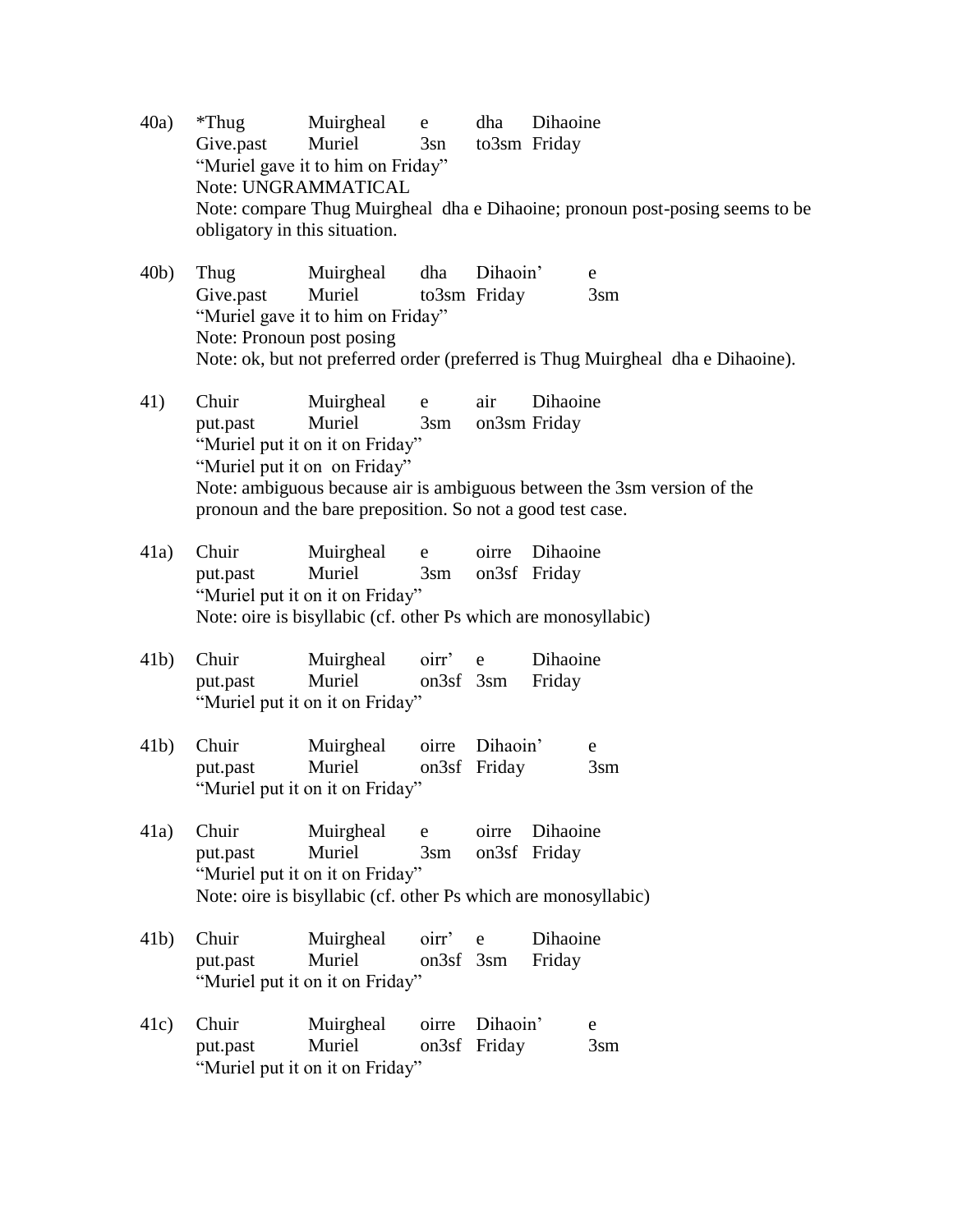| 42)              | Chic<br>Kick.past<br>"Muriel kicked it to him on Friday"<br>Note: Pronoun postposing<br>Note: preferred order                        | Muirgheal<br>Muriel  |                   | thuig' e<br>$to.3$ sm $3$ sm |                                  | Dihaoine<br>Friday               |                      |               |               |           |
|------------------|--------------------------------------------------------------------------------------------------------------------------------------|----------------------|-------------------|------------------------------|----------------------------------|----------------------------------|----------------------|---------------|---------------|-----------|
| 42a)             | *Chic<br>Kick.past<br>"Muriel kicked it to him on Friday"<br>Note: Pronoun postposing<br>Note: UNGRAMMATICAL                         | Muirgheal<br>Muriel  |                   | e<br>3 <sub>sm</sub>         |                                  | thuig' Dihaoine<br>to.3sm Friday |                      |               |               |           |
| 42b)             | (?) <i>C</i> hic<br>Kick.past<br>"Muriel kicked it to him on Friday"<br>Note: Pronoun postposing<br>Note: ok but not preferred order | Muirgheal<br>Muriel  |                   |                              | thuige Dihaoin'<br>to.3sm Friday |                                  | e<br>3 <sub>sm</sub> |               |               |           |
| 43)              | Bha<br>Be.past                                                                                                                       | e<br>3 <sub>sm</sub> | air<br>perf       | fhágáil<br>leave.vn          |                                  | 'na laighe                       | in.3sm.poss lie.vn   |               |               | air<br>on |
|                  | talamh<br>an<br>ground<br>the<br>"It was left lying on the ground"<br>Note: subject pronoun cannot shift.                            |                      |                   |                              |                                  |                                  |                      |               |               |           |
| 43a)             | Dh' fhàgar<br>past'give'impers<br>"It was left lying on the ground.<br>Note: acceptable, but pronoun post posing is preferred        |                      | e<br>$3\text{sm}$ | 'na laighe                   | in.3sm.poss lie.vn               |                                  | <sub>on</sub>        | air<br>the    | an<br>ground  | làr       |
| 43 <sub>b</sub>  | Dh'fhàgar<br>past'give'impers<br>"It was left lying on the ground.<br>Note: pronoun post-posing<br>Note: preferred order             |                      | 'na laighe        | in.3sm.poss lie.vn           |                                  | air<br>on                        | an<br>the            | làr<br>ground |               | e<br>3sm  |
| 43c)             | *Dh'fhàgar<br>past'give'impers<br>"It was left lying on the ground.<br>Note: pronoun post-posing<br>Note: UNGRAMMATICAL              |                      | 'na laighe        | in.3sm.poss lie.vn           |                                  | e<br>3 <sub>sm</sub>             | air<br>on            | an<br>the     | làr<br>ground |           |
| $\overline{43d}$ | *Dh'fhàg<br>past'give<br>"Iain left it lying on the ground.                                                                          | Iain<br>Iain         | 'na laighe        | in.3sm.poss lie.vn           |                                  | e<br>$3\text{sm}$                | air<br>on            | an<br>the     | làr<br>ground |           |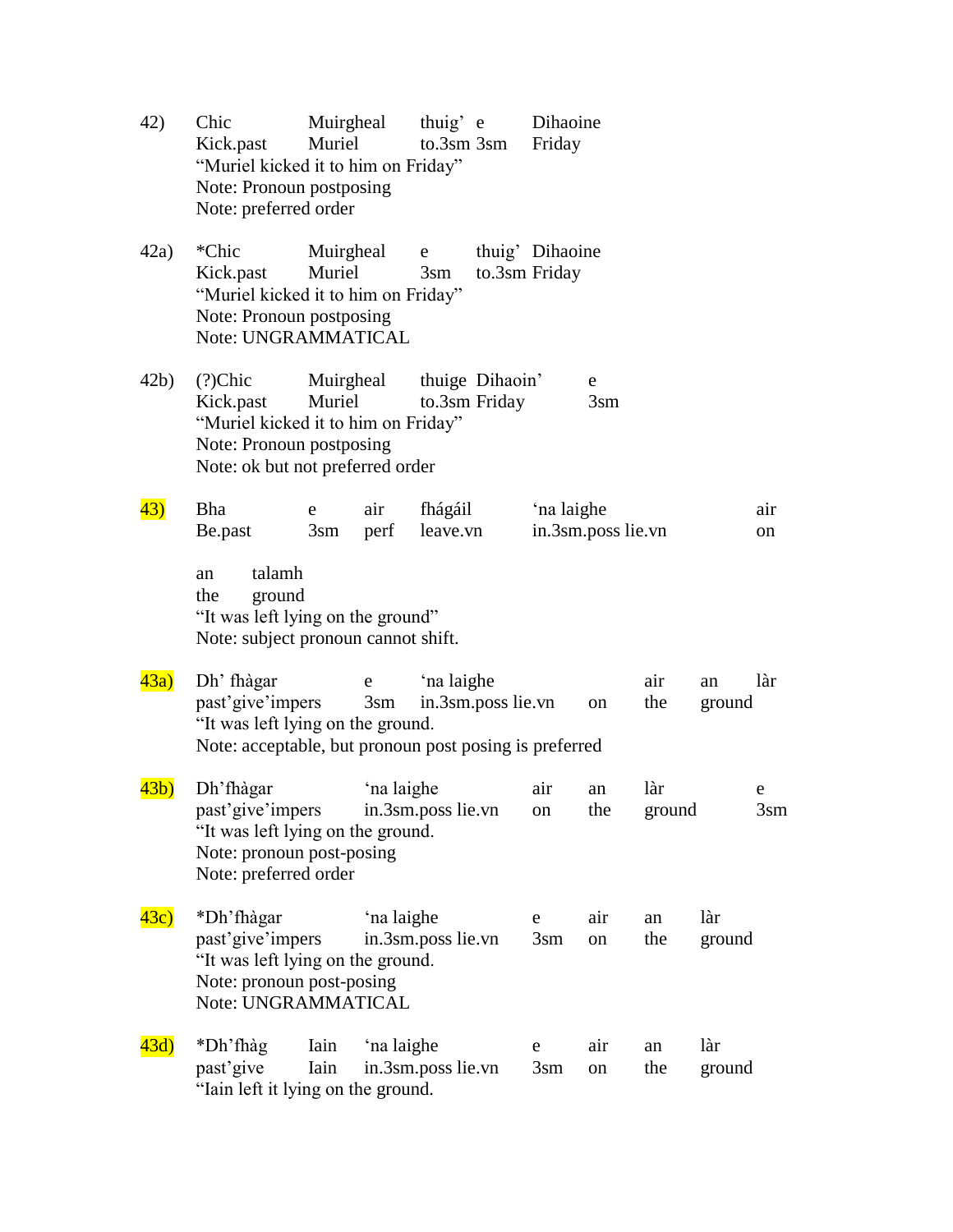Note: pronoun post-posing Note: UNGRAMMATICAL

| (43e) | Dh'fhàg<br>past'give<br>"Iain left it lying on the ground.                                                          | Iain<br>Iain    | e<br>$3\text{sm}$ | 'na laighe<br>in.3sm.poss lie.vn<br>Note: acceptable, but pronoun post-posing is preferred |                      | air<br>on | an<br>the        | làr<br>ground    |               |
|-------|---------------------------------------------------------------------------------------------------------------------|-----------------|-------------------|--------------------------------------------------------------------------------------------|----------------------|-----------|------------------|------------------|---------------|
| (43e) | $Dh$ 'fhàg<br>past'give<br>"Iain left it lying on the ground.<br>Note: pronoun post-posing<br>Note: preferred order | Iain<br>Iain    | 'na laighe        | in.3sm.poss lie.vn                                                                         | air<br>on            | an<br>the | làr<br>ground    | e                | $3 \text{sm}$ |
| 44)   | Dh'fhàg<br>past'give                                                                                                | Iain<br>Iain    | e<br>$3\text{sm}$ | 'na laighe<br>in.3sm.poss lie.vn                                                           |                      | air<br>on | an<br>the        | talamh<br>ground |               |
|       | cùlaibh<br>air<br>backthe<br>on<br>Note: preferred position                                                         |                 | an<br>barn        | t-sabhal<br>"Iain left it lying on the ground behind the barn.                             |                      |           |                  |                  |               |
| 44a)  | Dh'fhàg<br>past'give                                                                                                | Iain<br>Iain    | 'na laighe        | in.3sm.poss lie.vn                                                                         | $3\text{sm}$         | air<br>on | an<br>the        | talamh<br>ground |               |
|       | air<br>e<br>on<br>Note: Pronoun post-posiing<br>Note: not preferred position but ok                                 | cùlaibh<br>back |                   | t-sabhal<br>an<br>the<br>barn<br>"Iain left it lying on the ground behind the barn.        |                      |           |                  |                  |               |
| 44b)  | Dh'fhàg<br>past'give                                                                                                | Iain<br>Iain    | 'na laighe        | in.3sm.poss lie.vn                                                                         | air<br>on            | an<br>the | talamh<br>ground |                  | air<br>on     |
|       | cùlaibh<br>back<br>Note: Pronoun post-posing<br>Note: not preferred position but ok                                 | an<br>the       | t-sabhal<br>barn  | e<br>3sm<br>"Iain left it lying on the ground behind the barn.                             |                      |           |                  |                  |               |
| 45)   | Dh'fhàg<br>past'give                                                                                                | Iain<br>Iain    | e<br>$3\text{sm}$ | 'na laighe<br>in.3sm.poss lie.vn                                                           |                      | air<br>on | an<br>the        | talamh<br>ground |               |
|       | cùlaibh<br>air<br>back<br>on                                                                                        |                 | an<br>the         | t-sabhal<br>barn<br>"Iain left it lying on the ground behind the barn last night.          | araoir<br>last.night |           |                  |                  |               |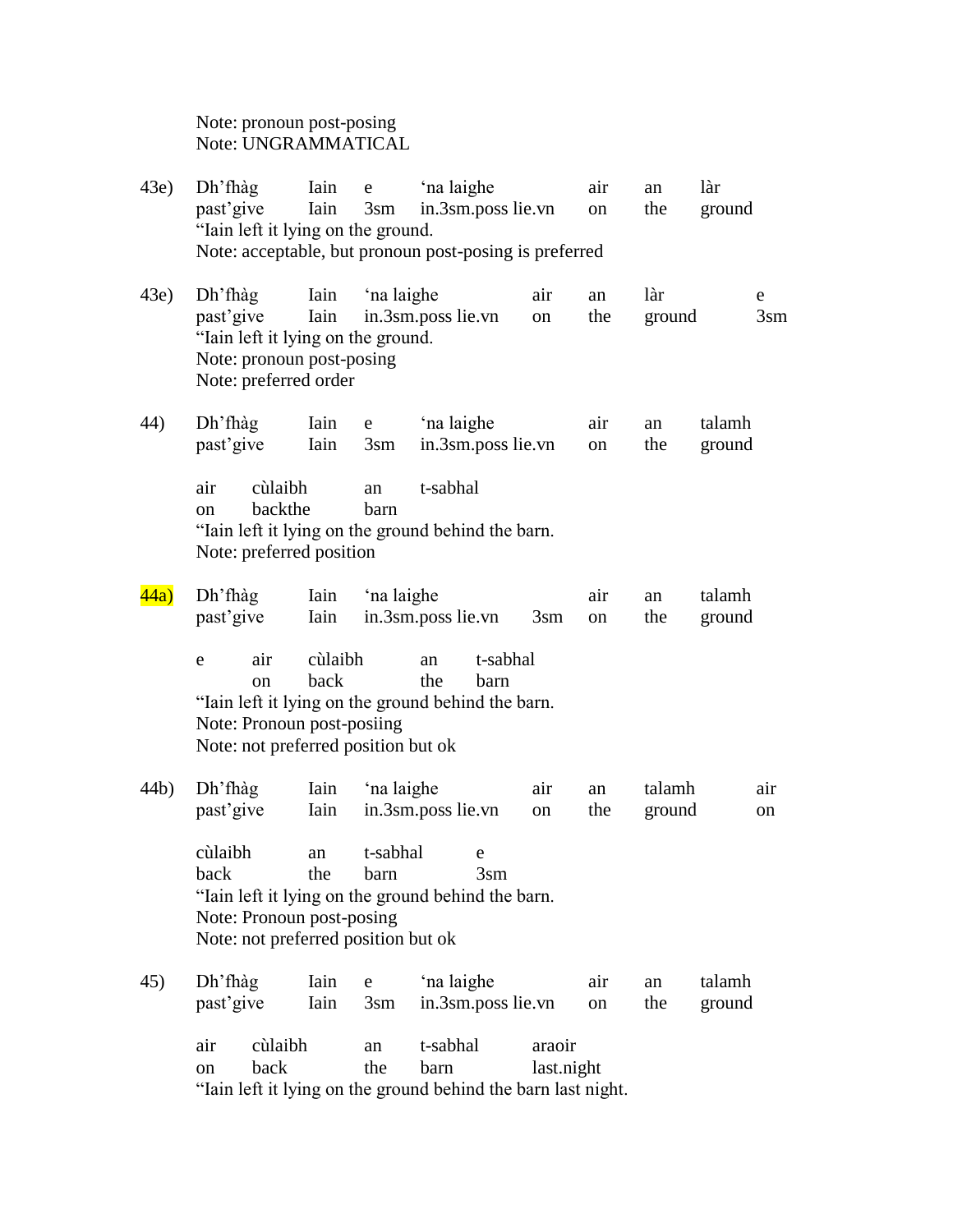|      |                        |                                           | Note: preferred position                                            |                      |                                                                                                                                                              |                     |                      |                       |                      |        |
|------|------------------------|-------------------------------------------|---------------------------------------------------------------------|----------------------|--------------------------------------------------------------------------------------------------------------------------------------------------------------|---------------------|----------------------|-----------------------|----------------------|--------|
| 45a) | Dh'fhàg                |                                           | Iain                                                                | 'na laighe           |                                                                                                                                                              |                     |                      | air                   | an                   | talamh |
|      | past'give              |                                           | Iain                                                                |                      | in.3sm.poss lie.vn 3sm                                                                                                                                       |                     |                      | on                    | the                  | ground |
|      | e                      | air<br><sub>on</sub>                      | cùlaibh<br>back                                                     |                      | an<br>the                                                                                                                                                    | t-sabhal<br>barn    |                      | araoir<br>last.night  |                      |        |
|      |                        |                                           | Note: Pronoun post-posing<br>Note: not preferred position but ok    |                      | "Iain left it lying on the ground behind the barn last night.                                                                                                |                     |                      |                       |                      |        |
| 45b) | $?Dh'fh\$<br>past'give |                                           | Iain<br>Iain                                                        | 'na laighe           | in.3sm.poss lie.vn                                                                                                                                           |                     | air<br>on            | an<br>the             | talamh<br>ground     |        |
|      | air<br>on              | cùlaibh<br>back                           | Note: Pronoun post-posing                                           | an<br>the            | t-sabhal<br>barn<br>"Iain left it lying on the ground behind the barn last night.<br>Note: Marginal grammaticality, due to the e a sequence of vowels        |                     | e<br>$3\text{sm}$    | araoir<br>last.night  |                      |        |
| 45c) | $?Dh'fh\$<br>past'give |                                           | Iain<br>Iain                                                        | 'na laighe           | in.3sm.poss lie.vn                                                                                                                                           |                     | air<br>on            | an<br>the             | talamh<br>ground     |        |
|      | air<br>on              | cùlaibh<br>back                           | Note: Pronoun post-posing                                           | an<br>the            | t-sabhal<br>barn<br>"Iain left it lying on the ground behind the barn last night.<br>Note: Marginal grammaticality, Native speaker: "pronoun feels far away" |                     | araoir<br>last.night |                       | e<br>3 <sub>sm</sub> |        |
| 46)  | Chuala<br>Hear.past    | "I heard it said"                         | mi<br>1s<br>Note: ok, but not preferred                             | e<br>3 <sub>sm</sub> | air<br>on                                                                                                                                                    | a                   | ràdh                 | 3sm.poss say.vn       |                      |        |
| 46)  | Chuala<br>Hear.past    | "I heard it said"                         | mi<br>1s<br>Note: Pronoun Post-posing<br>Note: Note preferred order | air<br>on            | a                                                                                                                                                            | ràdh                | 3sm.poss say.vn      |                       | e<br>3 <sub>sm</sub> |        |
| 47)  | Chuala<br>hear.past    |                                           | mi<br>1s                                                            | air<br>on            | a                                                                                                                                                            | ràdh<br>3s.poss 3sm |                      | e                     | gum<br>that          |        |
|      | b' fhathaist           | cop.past'used-to<br>Note: preferred order |                                                                     | dha<br>to.3sm        | "I heard it said that he used to be there"                                                                                                                   | $a^{\prime}$<br>prt | be                   | bhidh annsin<br>there |                      |        |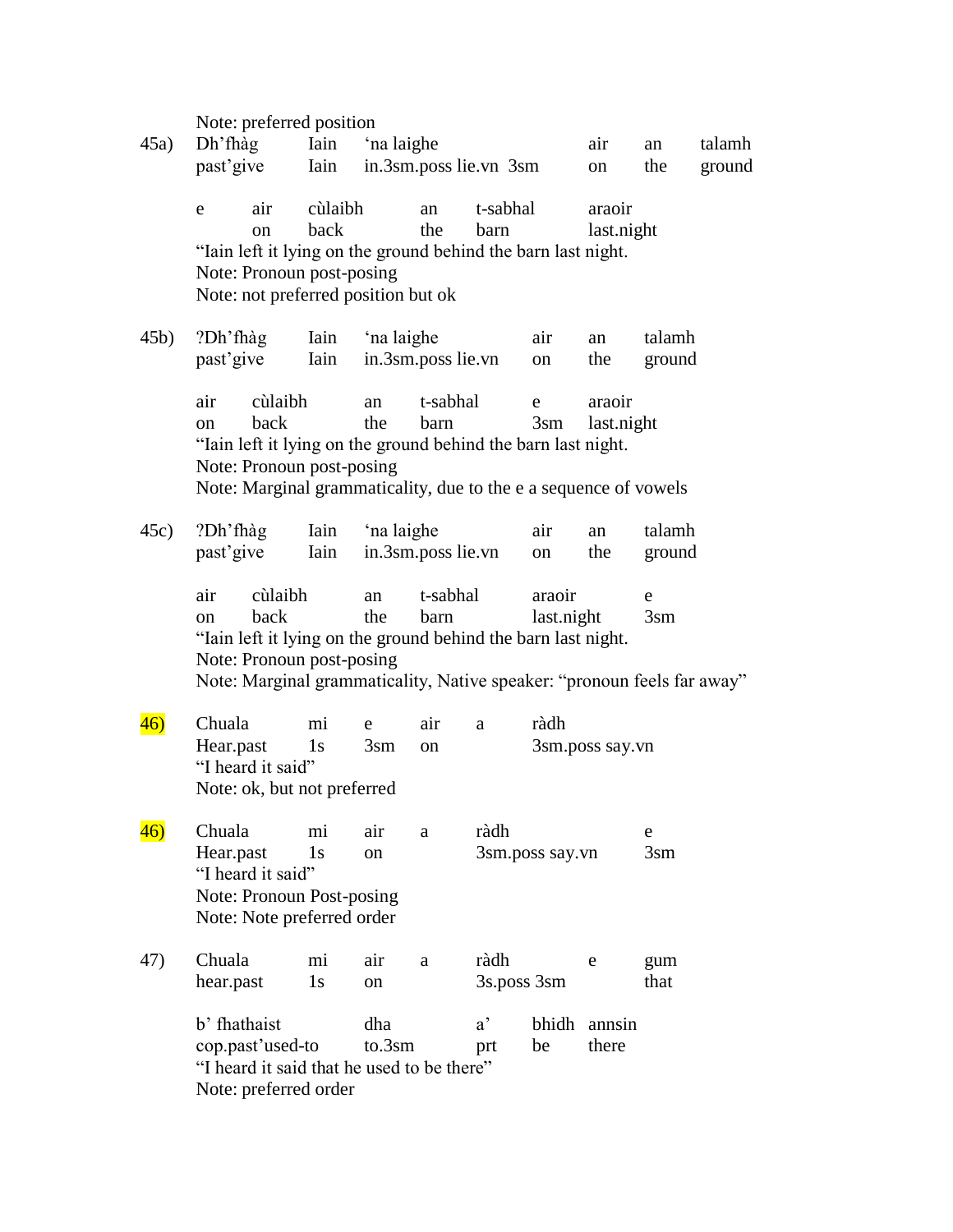| 47b) | Chuala<br>hear.past                                                                                                        | mi<br>1s            | e<br>$3\text{sm}$  | air<br>on                         | a                    | ràdh<br>3s.poss    |                       | gum<br>that                       |
|------|----------------------------------------------------------------------------------------------------------------------------|---------------------|--------------------|-----------------------------------|----------------------|--------------------|-----------------------|-----------------------------------|
|      | b' fhathaist<br>cop.past' used-to<br>"I heard it said that he used to be there"<br>Note: pronoun post posing is preferred. |                     | dha<br>to.3sm      |                                   | $a^{\prime}$<br>prog | be                 | bhidh annsin<br>there |                                   |
| 47c) | *Chuala<br>hear.past                                                                                                       | mi<br>1s            | air<br>on          | a                                 | ràdh<br>3s.poss      |                    | gum<br>that           | b' fhathaist<br>cop.past' used-to |
|      | dha<br>to.3sm<br>"I heard it said that he used to be there"<br>Note: UNGRAMMATICAL<br>Note: pronoun post-posing            | $a^{\prime}$<br>prt | be                 | bhidh annsin e<br>there           |                      |                    |                       |                                   |
| 47d) | Dh'fhagar<br>past'left<br>"It was left running on Friday"<br>Note: pronoun post-posing                                     | 'na ruith           | in.3sm.poss run.vn |                                   | e<br>$3\text{sm}$    | Dihaoine<br>Friday |                       |                                   |
| 47e) | Dh'fhagar<br>past'left<br>"It was left running on Friday"<br>Note: pronoun post-posing                                     | 'na ruith           | in.3sm.poss run.vn |                                   | Dihaoin'<br>Friday   |                    | e<br>3 <sub>sm</sub>  |                                   |
| 48)  | Chunnaic<br>see.past<br>I saw him dancing<br>Note: pronoun post-posing                                                     | mi<br>1s            | e<br>$3\text{sm}$  | $a^{\prime}$<br>prog              | dannsadh<br>dance    |                    |                       |                                   |
|      | 48a) Chunnaic mi a'<br>see.past<br>I saw him dancing<br>Note: pronoun post-posing                                          | 1s                  | prog               | danns'<br>dance                   |                      | $3\text{sm}$       |                       |                                   |
| 49)  | Chuala<br>heard<br>"I heard them speaking about it                                                                         | mi<br>1s            | iad<br>3pl         | $a^{\prime}$<br>prog <sup>2</sup> | bruidhinn<br>speak   |                    | about.3s              | [mu dheidhinn]                    |
| 49a) | <i>*Chuala</i><br>heard<br>"I heard them speaking about it<br>Note: UNGRAMMATICAL<br>Note: pronoun post-posing             | mi<br>1s            | $a^{\prime}$       | bruidhinn<br>prog speak           |                      | iad<br>3pl         | about.3s              | [mu dheidhinn]                    |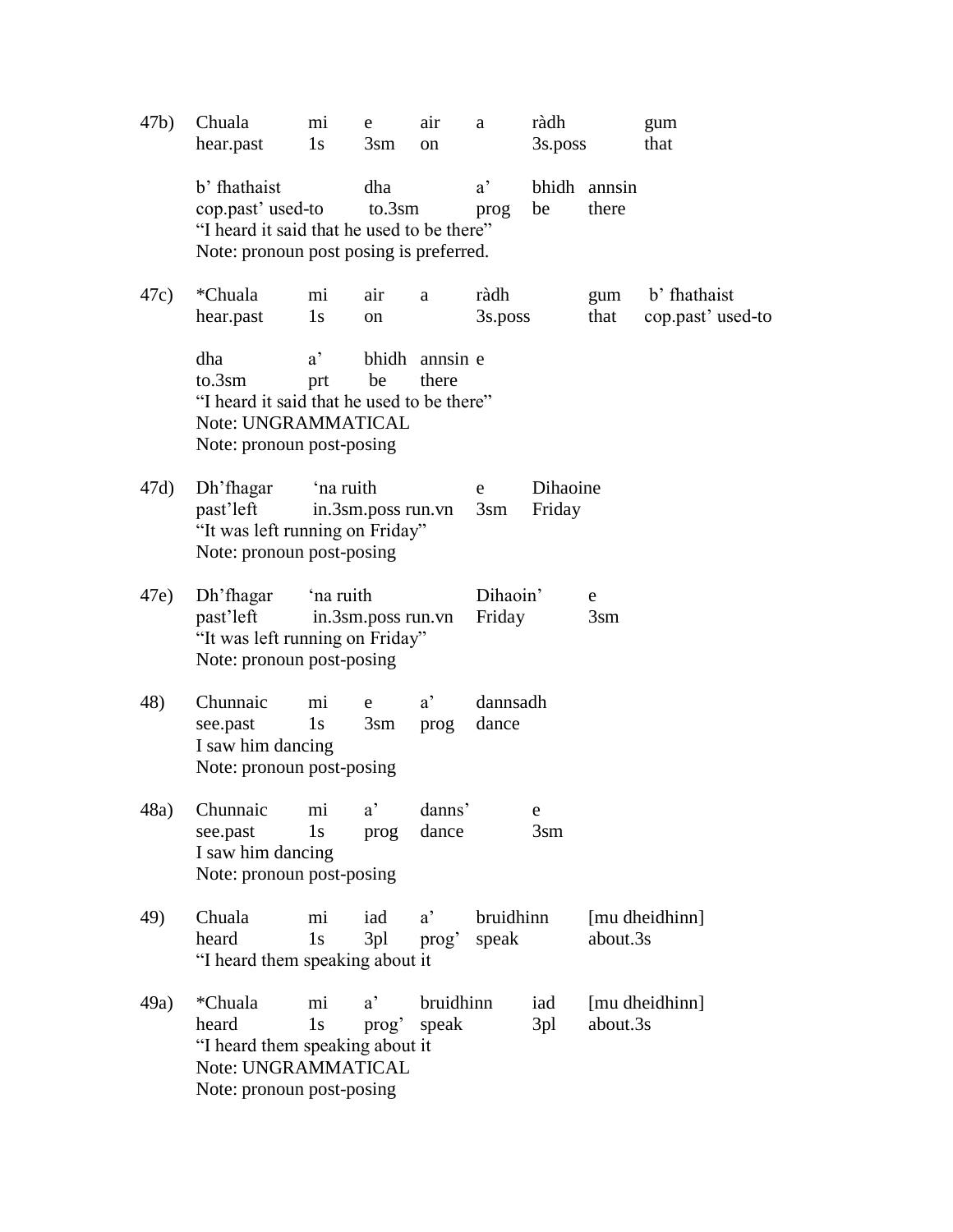| 49b) | *Chuala<br>heard<br>"I heard them speaking about it<br>Note: UNGRAMMATICAL<br>Note: pronoun post-posing                            | mi<br>1s             | $a^{\prime}$         | bruidhinn<br>prog speak       |                     | about.3s             | [mu dheidhinn]      | iad<br>3pl |
|------|------------------------------------------------------------------------------------------------------------------------------------|----------------------|----------------------|-------------------------------|---------------------|----------------------|---------------------|------------|
| 50)  | Dh'inns<br>past'say<br>"She said it to James."<br>Note: pronoun post-posing<br>Note: preferred form                                | $\mathbf{i}$<br>3sf  | do<br>to             | Sheumais<br>James             |                     | e<br>3 <sub>sm</sub> |                     |            |
| 50a) | Dh'inns<br>past'say<br>"She said them to James."<br>Note: pronoun post-posing<br>Note: reduced form of iad<br>Note: preferred form | $\mathbf{i}$<br>3sf  | do<br>to             | Sheumais<br>James             |                     | ʻad<br>3ok           |                     |            |
| 51)  | Dh'inns<br>past'say<br>"She said them to James."<br>Note: full form of iad<br>Note: dispreferred to Dh'inns i do Sheumais 'ad      | $\mathbf{i}$<br>3sf  | iad<br>3pl           | do<br>to                      | Sheumais<br>James   |                      |                     |            |
| 51a) | Dh'inns<br>past'say<br>"She said it to James."<br>Note: dispreferred to Dh'inns i do Sheumais e                                    | $\mathbf{i}$<br>3sf  | e<br>$3 \text{sm}$   | do<br>to                      | Sheumais<br>James   |                      |                     |            |
| 51') | Bha<br>Be.past<br>"She had it yesterday"<br>Note: neither e nor aice can pronoun-postpose                                          | e<br>it              | aice                 | [an de]<br>at.3sf [yesterday] |                     |                      |                     |            |
| 52a) | Leugh<br>Read.past<br>"He read the book carefully"                                                                                 | e<br>$3 \text{sm}$   | an<br>the            | leobhar<br>book               |                     | gu<br>adv            | cúramach<br>careful |            |
| 52b) | Leugh<br>Read.past<br>"He read the book frequently"                                                                                | e<br>3 <sub>sm</sub> | an<br>the            | leobhar<br>book               |                     | gu<br>adv            | tric<br>frequent    |            |
| 53)  | Leugh<br>Read.past<br>"He read it carefully"                                                                                       | e<br>3 <sub>sm</sub> | e<br>3 <sub>sm</sub> | gu<br>adv                     | cùramach<br>careful |                      |                     |            |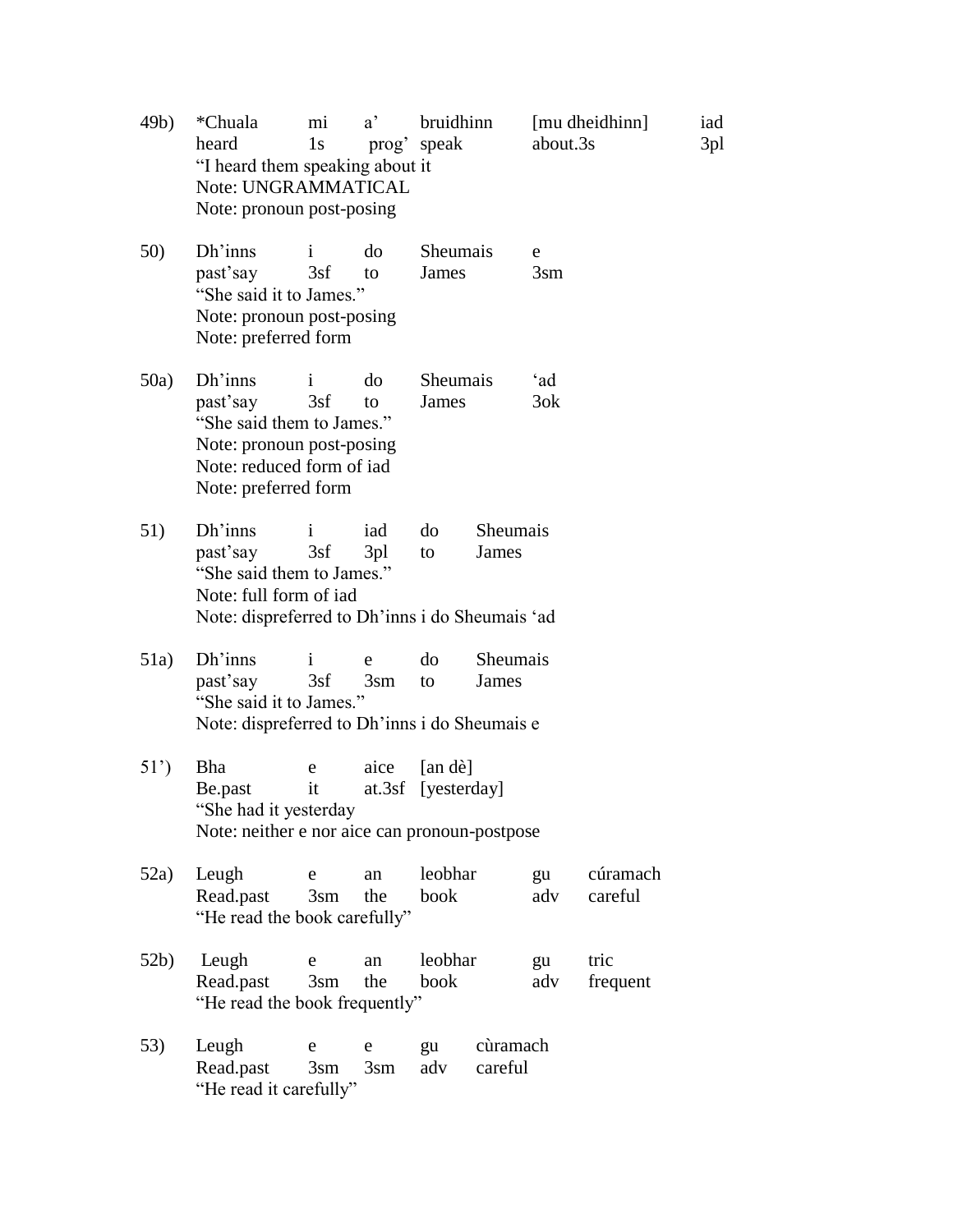| Note: e e is pronounced as a long vowel (no glottal stop) |
|-----------------------------------------------------------|
| Note: this is ok, but pronoun post-posing is preferred    |

| 53a)            | Leugh<br>Read.past<br>"He read it carefully"<br>Note: Pronoun postposing                                                                                             | e<br>$3 \text{sm}$       | gu<br>adv            | cùramach<br>careful  |                       | e<br>$3\text{sm}$    |   |
|-----------------|----------------------------------------------------------------------------------------------------------------------------------------------------------------------|--------------------------|----------------------|----------------------|-----------------------|----------------------|---|
| 53 <sub>b</sub> | Leugh<br>read.past<br>"James read it carefully"<br>Note: preferred order                                                                                             | Seumas<br>James          |                      | e<br>$3 \text{sm}$   | gu<br>adv             | cùramach<br>careful  |   |
| 53c)            | Leugh<br>read.past<br>"James read it carefully"<br>Note: pronoun post-posing<br>Note: dispreferred to Leugh Seumas e gu cùramach                                     | Seumas<br>James          |                      | $3\text{sm}$         | gu<br>adv             | cùramach<br>careful  | e |
| 53d)            | Leugh<br>read.past<br>"Bob read it carefully"<br>Note: preferred order                                                                                               | <b>Bob</b><br>bob        | e<br>$3\text{sm}$    | gu<br>adv            | cùramach<br>careful   |                      |   |
| 53e)            | Leugh<br>read.past<br>"Bob read it carefully"<br>Note: pronoun post-posing<br>Note: dispreferred to Leugh Seumas e gu cùramach                                       | <b>Bob</b><br><b>Bob</b> | $3\text{sm}$         | gu<br>adv            | cùramach e<br>careful |                      |   |
| 53f)            | Leugh<br>Read.past<br>"He read it frequently"<br>Note: e e is pronounced as a long vowel (no glottal stop)<br>Note: this is ok, but pronoun post-posing is preferred | e<br>3 <sub>sm</sub>     | e<br>3 <sub>sm</sub> | gu<br>adv            | tric<br>frequent      |                      |   |
| $53g$ )         | Leugh<br>Read.past<br>"He read it frequently"<br>Note: Pronoun postposing<br>Note: preferred order                                                                   | e<br>3 <sub>sm</sub>     | gu<br>adv            | tric<br>frequent     |                       | e<br>3 <sub>sm</sub> |   |
| 53h)            | Leugh<br>read.past<br>"James read it carefully"<br>Note: preferred order                                                                                             | Seumas<br>James          |                      | e<br>3 <sub>sm</sub> | gu<br>adv             | tric<br>careful      |   |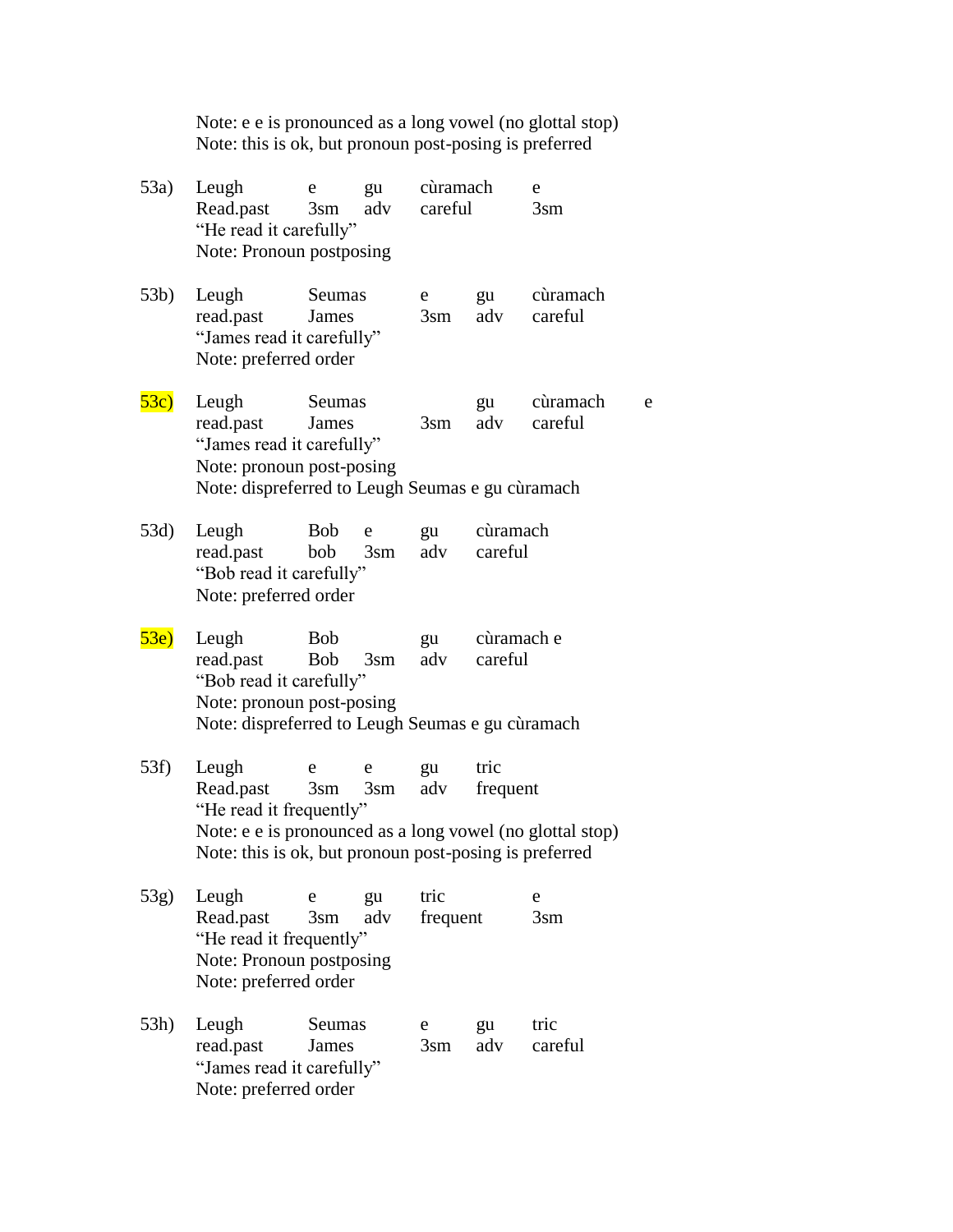Note: SSWWWS

- 53i) Leugh Seumas gu tric e read.past James 3sm adv frequent "James read it frequently" Note: pronoun post-posing Note: dispreferred to Leugh Seumas e gu tric
- 53j) Leugh Bob e gu tric read.past bob 3sm adv frequent "Bob read it frequently" Note: dispreferred to Leugh Bob gu tric e
- 53k) Leugh Bob gu tric e read.past Bob 3sm adv frequent "Bob read it frequently" Note: pronoun post-posing Note: preferred order Note: SWWSW
- 54) Chic Muirgheal am ball gu Pòl gu cùramach kick.past Muriel the ball to Paul adv careful "Muriel kicked the ball to Paul carefully"
- 54a) Chic Muirgheal am ball gu cùramach gu Pòl kick.past Muriel the ball adv careful to Paul "Muriel kicked the ball to Paul carefully"
- 54b) Chic Muirgheal gu cùramach am ball gu Pòl kick.past Muriel adv careful the ball to Paul "Muriel kicked the ball to Paul carefully"
- 54c) \*Chic gu cùramach Muirgheal am ball gu Pòl kick.past adv careful Muriel the ball to Paul "Muriel kicked the ball to Paul carefully" Note: ungrammatical
- 54d) \* gu cùramach chic Muirgheal am ball gu Pòl adv careful kick.past Muriel the ball to Paul "Muriel kicked the ball to Paul carefully" Note: ungrammatical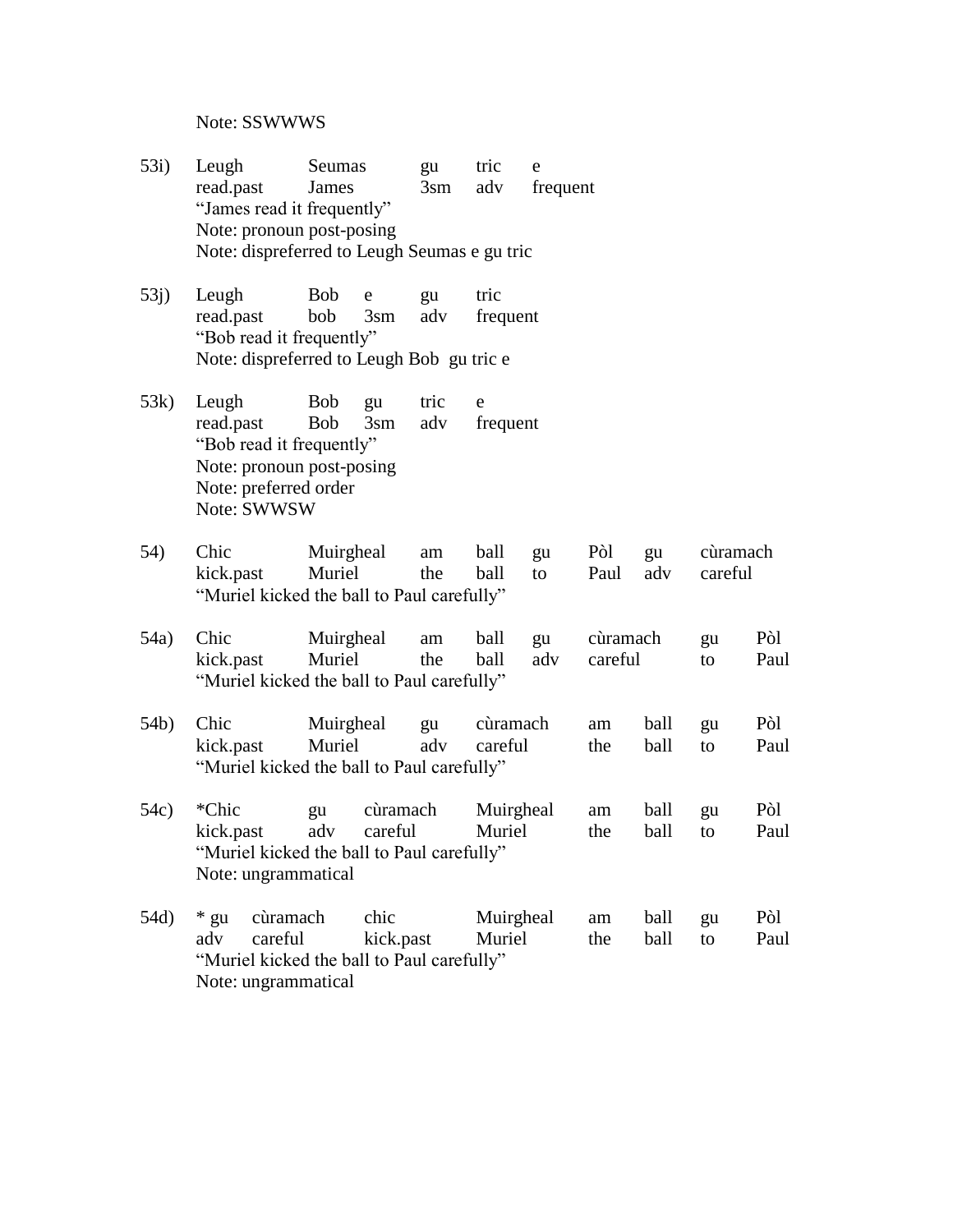| 54e) | Chic<br>kick.past                                                       | Muirgheal<br>Muriel                                                                                                                       | am<br>the                 | ball<br>ball | gu<br>to            | Pòl<br>Paul         | gu<br>adv           | cùramach<br>careful  |           |
|------|-------------------------------------------------------------------------|-------------------------------------------------------------------------------------------------------------------------------------------|---------------------------|--------------|---------------------|---------------------|---------------------|----------------------|-----------|
|      | Dihaoine<br>Friday                                                      | "Muriel kicked the ball to Paul carefully on Friday"                                                                                      |                           |              |                     |                     |                     |                      |           |
| 54e) | Chic<br>kick.past                                                       | Muirgheal<br>Muriel                                                                                                                       | am<br>the                 | ball<br>ball | gu<br>to            | Pòl<br>Paul         | Dihaoine<br>Friday  |                      | gu<br>adv |
|      | cùramach<br>careful                                                     | "Muriel kicked the ball to Paul carefully on Friday"                                                                                      |                           |              |                     |                     |                     |                      |           |
| 54e) | Chic<br>kick.past                                                       | Muirgheal<br>Muriel                                                                                                                       | am<br>the                 | ball<br>ball | Dihaoine<br>Friday  |                     | gu<br>to            | Pòl<br>Paul          | gu<br>adv |
|      | cùramach<br>careful                                                     | "Muriel kicked the ball to Paul carefully on Friday"<br>Note: ok if stress on Dihaoine                                                    |                           |              |                     |                     |                     |                      |           |
| 55)  | Chic<br>kick.past                                                       | Muirgheal<br>Muriel<br>"Muriel kicked it to Paul carefully"<br>Note: acceptable, but Chic Muirgheal gu Pòl e gu cùramach is preferred     | ${\rm e}$<br>$3\text{sm}$ | gu<br>to     | Pòl<br>Paul         | gu<br>adv           | cùramach<br>careful |                      |           |
| 55a) | Chic<br>kick.past<br>Note: preferred order<br>Note: pronoun post-posing | Muirgheal<br>Muriel<br>"Muriel kicked it to Paul carefully"                                                                               | gu<br>to                  | Pòl<br>Paul  | e<br>$3 \text{sm}$  | gu<br>adv           | cùramach<br>careful |                      |           |
| 55b) | ?Chic<br>kick.past<br>Note: pronoun post-posing<br>Note: Awkward        | Muirgheal<br>Muriel<br>"Muriel kicked it to Paul carefully"                                                                               | gu<br>to                  | Pòl<br>Paul  | gu<br>adv           | cùramach<br>careful |                     | e<br>3 <sub>sm</sub> |           |
| 55c) | Chic<br>kick.past                                                       | Muirgheal<br>Muriel<br>"Muriel kicked it to Paul carefully"<br>Note: possible order, but Chic Muirgheal gu cùramach gu Pòl e is preferred | e<br>$3\text{sm}$         | gu<br>adv    | cùramach<br>careful |                     | gu<br>to            | Pòl<br>Paul          |           |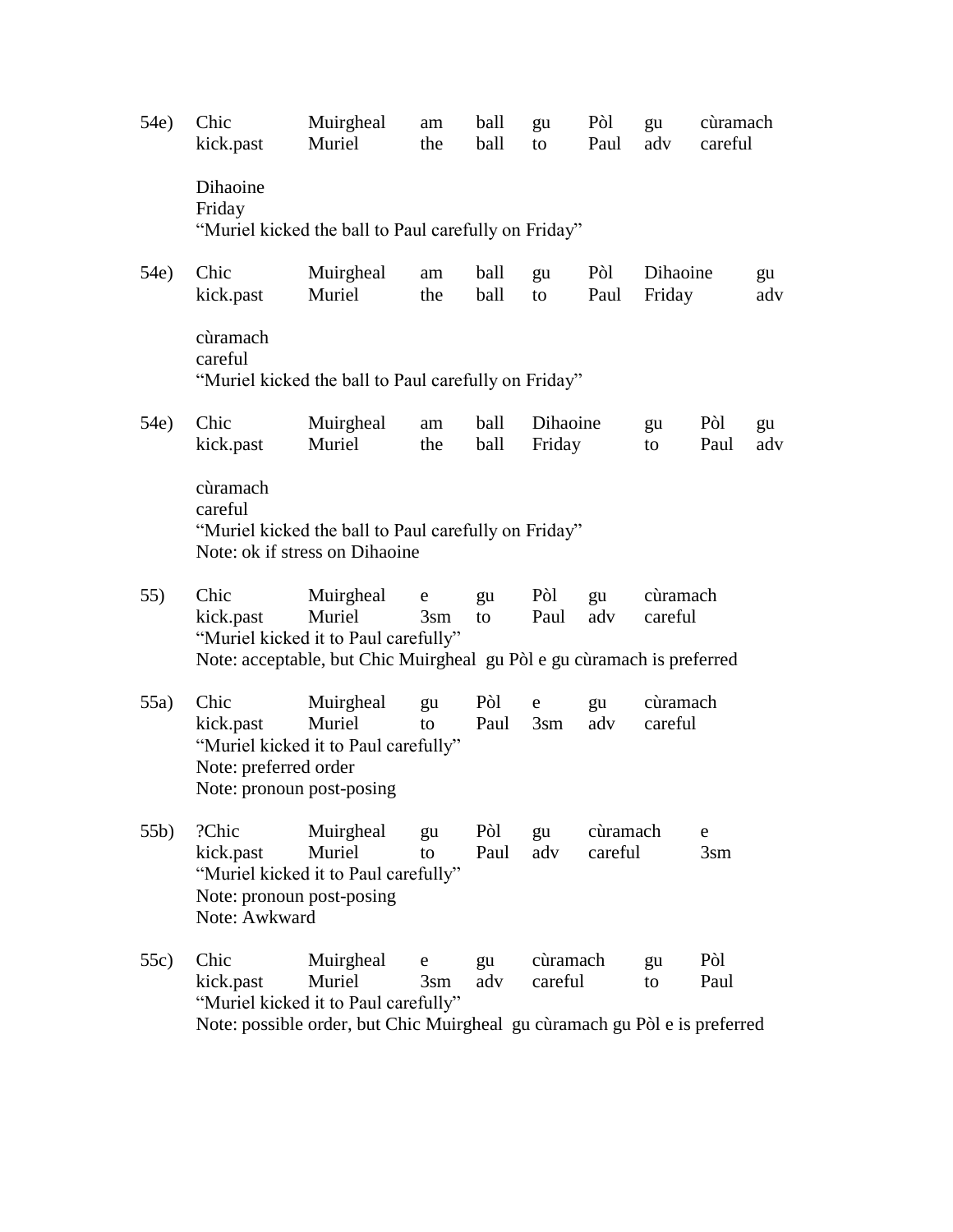- 55d) Chic Muirgheal gu cùramach e gu Pòl kick.past Muriel adv careful 3sm to Paul "Muriel kicked it to Paul carefully" Note: possible order, but Chic Muirgheal gu cùramach gu Pòl e is preferred Note: pronoun post-posing
- 55d) Chic Muirgheal gu cùramach gu Pòl e kick.past Muriel adv careful to Paul 3sm "Muriel kicked it to Paul carefully" Note: preferred order Note: pronoun post-posing
- 55e) Chic Muirgheal e gu tric gu Pòl kick.past Muriel 3sm adv frequent to Paul "Muriel kicked it to Paul frequently" Note: possible order, but Chic Muirgheal gu cùramach gu Pòl e is preferred
- 55f) Chic Muirgheal gu tric e gu Pòl kick.past Muriel adv frequent 3sm to Paul "Muriel kicked it to Paul frequently" Note: possible order, but Chic Muirgheal gu cùramach gu Pòl e is preferred Note: pronoun post-posing
- 55g) Chic Muirgheal gu tric gu Pòl e kick.past Muriel adv frequent to Paul 3sm "Muriel kicked it to Paul frequently" Note: preferred order Note: pronoun post-posing
- 56) Chic Muirgheal e gu Pòl Dihaoine gu kick.past Muriel 3sm to Paul Friday adv

cùramach careful "Muriel kicked it to Paul carefully on Friday" Note: pronoun post-posing

| 56a) Chic | Muirgheal gu Pòl e Dihaoine         |  |  | <u>gu</u> |
|-----------|-------------------------------------|--|--|-----------|
|           | kick.past Muriel to Paul 3sm Friday |  |  | adv       |
|           |                                     |  |  |           |

cùramach careful "Muriel kicked it to Paul carefully on Friday" Note: pronoun post-posing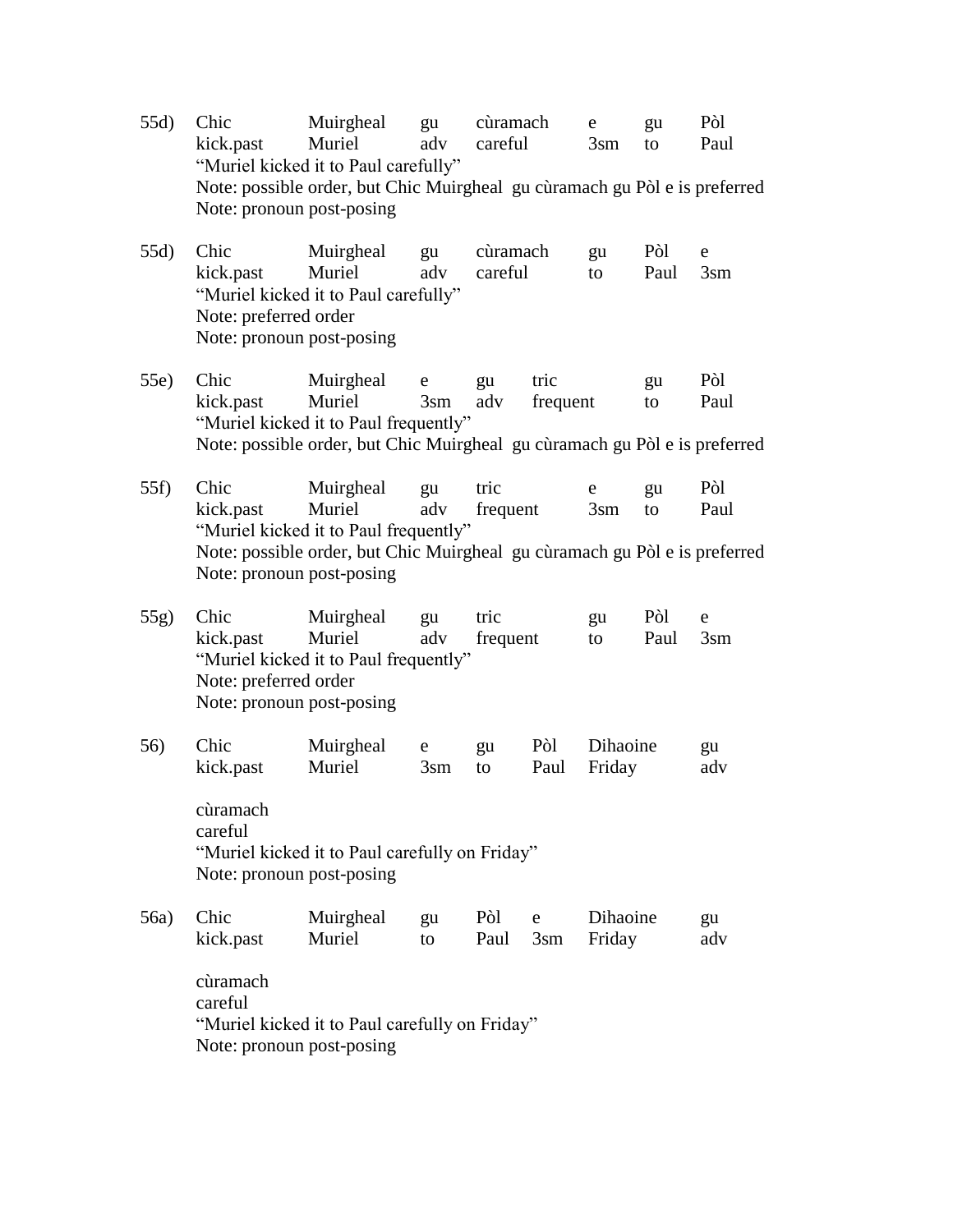| 56b) | Chic<br>kick.past                                                                                 | Muirgheal<br>Muriel                                                                                        | gu<br>to                                      | Pòl<br>Paul | Dihaoine<br>Friday |                     | ${\rm e}$<br>$3\text{sm}$ | gu<br>adv            |  |
|------|---------------------------------------------------------------------------------------------------|------------------------------------------------------------------------------------------------------------|-----------------------------------------------|-------------|--------------------|---------------------|---------------------------|----------------------|--|
|      | cùramach<br>careful                                                                               | "Muriel kicked it to Paul carefully on Friday"<br>Note: pronoun post-posing                                |                                               |             |                    |                     |                           |                      |  |
| 56c) | Chic<br>kick.past                                                                                 | Muirgheal<br>Muriel                                                                                        | Pòl<br>Dihaoine<br>gu<br>Friday<br>Paul<br>to |             |                    | gu<br>adv           | cùramach<br>careful       |                      |  |
|      | e<br>3 <sub>sm</sub><br>Note: pronoun post-posing                                                 | "Muriel kicked it to Paul carefully on Friday"<br>Note: Native speaker reports this one is "stretching it" |                                               |             |                    |                     |                           |                      |  |
| 56d) | Chic<br>kick.past                                                                                 | Muirgheal<br>Muriel                                                                                        | e<br>3 <sub>sm</sub>                          | gu<br>to    | Pòl<br>Paul        | gu<br>adv           | cùramach<br>careful       |                      |  |
|      | Dihaoine<br>Friday<br>Note: pronoun post-posing                                                   | "Muriel kicked it to Paul carefully on Friday"                                                             |                                               |             |                    |                     |                           |                      |  |
| 56e) | Chic<br>kick.past                                                                                 | Muirgheal<br>Muriel                                                                                        | gu<br>to                                      | Pòl<br>Paul | e<br>$3\text{sm}$  | gu<br>adv           | cùramach<br>careful       |                      |  |
|      | Dihaoine<br>Friday<br>"Muriel kicked it to Paul carefully on Friday"<br>Note: pronoun post-posing |                                                                                                            |                                               |             |                    |                     |                           |                      |  |
| 56f) | Chic<br>kick.past                                                                                 | Muirgheal<br>Muriel                                                                                        | gu<br>to                                      | Pòl<br>Paul | gu<br>adv          | cùramach<br>careful |                           | e<br>3 <sub>sm</sub> |  |
|      | Dihaoine<br>Friday<br>"Muriel kicked it to Paul carefully on Friday"<br>Note: pronoun post-posing |                                                                                                            |                                               |             |                    |                     |                           |                      |  |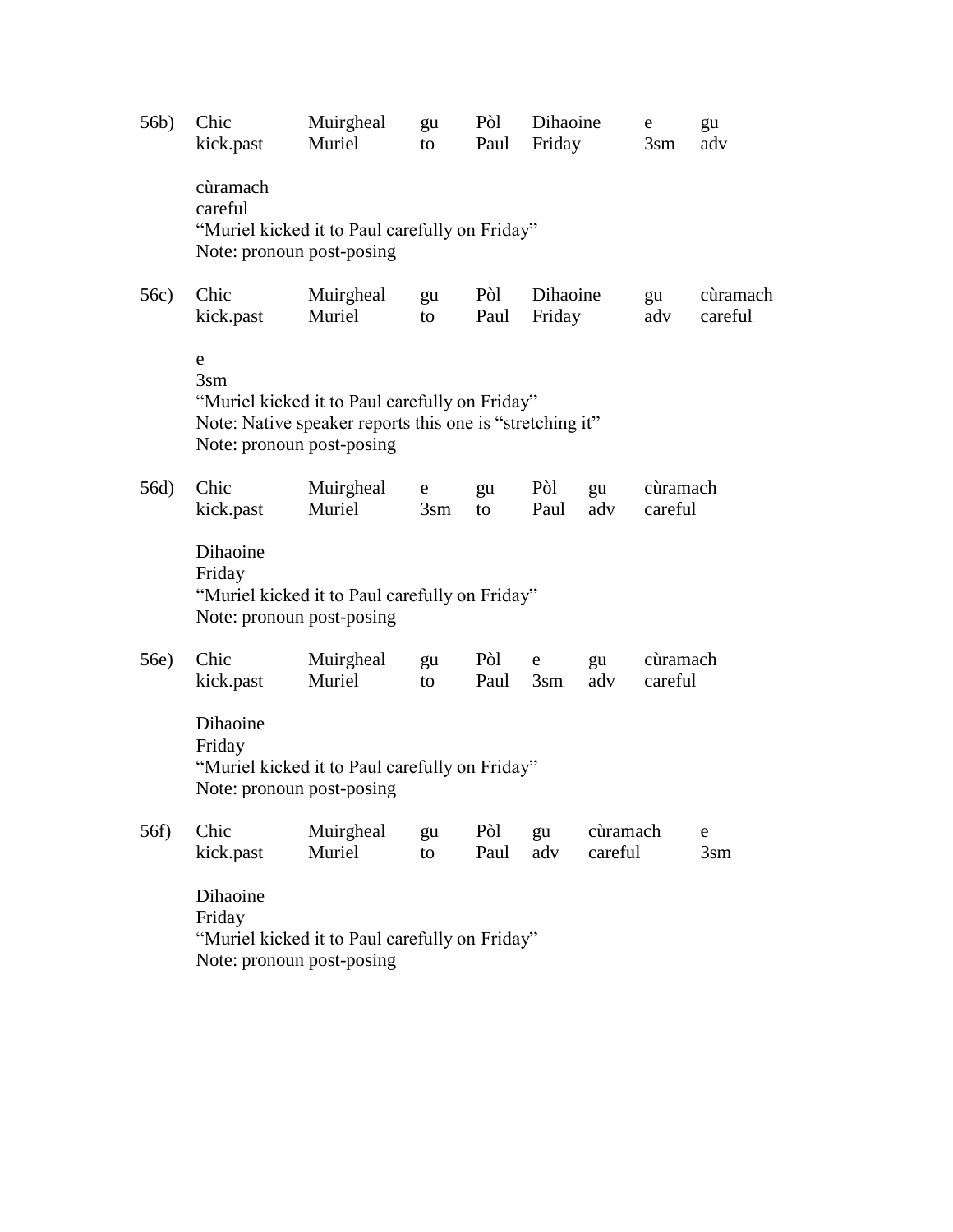| 56g) | Chic<br>kick.past                                                                      | Muirgheal<br>Muriel            |                | gu<br>to         | Pòl<br>Paul               | gu<br>adv          | cùramach<br>careful                               |                           | Dihaoine<br>Friday |                     |
|------|----------------------------------------------------------------------------------------|--------------------------------|----------------|------------------|---------------------------|--------------------|---------------------------------------------------|---------------------------|--------------------|---------------------|
|      | 3 <sub>sm</sub><br>e<br>"Muriel kicked it to Paul carefully on Friday"                 |                                |                |                  |                           |                    |                                                   |                           |                    |                     |
|      | Note: Native speaker reports this one is "stretching it"<br>Note: pronoun post-posing  |                                |                |                  |                           |                    |                                                   |                           |                    |                     |
| 57)  | <b>Bhris</b><br>break.past                                                             | e<br>$3\text{sm}$              | an<br>the      | cathair<br>chair |                           | leis<br>with       | ord<br>an<br>the<br>hammer                        |                           |                    |                     |
|      | [a raoir]<br>[last night]<br>"He broke the chair with the hammer last night"           |                                |                |                  |                           |                    |                                                   |                           |                    |                     |
| 57a) | <b>Bhris</b><br>break.past                                                             | e<br>$3\text{sm}$              | an<br>the      | cathair<br>chair | [a raoir]<br>[last night] |                    |                                                   | leis<br>with              | an<br>the          |                     |
|      | ord<br>hammer<br>"He broke the chair with the hammer last night"                       |                                |                |                  |                           |                    |                                                   |                           |                    |                     |
| 58)  | <b>Buidhe</b><br>Yellow                                                                | dhut<br>to.2s                  | a<br>$\rm VOC$ | Mhòr a'<br>big   | prog                      | pósadh<br>marry.vn |                                                   | laugh geal<br>calf        |                    | do<br>white 2s.poss |
|      | chridhe<br>heart<br>"Congratulations on marrying your darling at the end of the month" | aig<br>at                      | deiradh<br>end |                  | $a^{\prime}$<br>the       | mhios<br>month     |                                                   |                           |                    |                     |
| 59)  | <b>Bhris</b><br>break.past<br>"He broke the chair with the hammer last night"          | e<br>$3\text{sm}$ $3\text{sm}$ | e              | leis<br>with     | an<br>the                 | ord<br>hammer      |                                                   | [a raoir]<br>[last night] |                    |                     |
| 59a) | <b>Bhris</b><br>break.past<br>"He broke the chair with the hammer last night"          | e<br>$3 \text{sm}$             | leis<br>with   | an<br>the        | ord<br>hammer             |                    | ${\rm e}$<br>$3\text{sm}$                         | [a raoir]<br>[last night] |                    |                     |
| 59b) | <b>Bhris</b><br>break.past<br>"He broke the chair with the hammer last night"          | e<br>3 <sub>sm</sub>           | leis<br>with   | an<br>the        | ord<br>hammer             |                    | [a raoir]<br>e<br>[last night]<br>3 <sub>sm</sub> |                           |                    |                     |
| 60)  | <b>Bhris</b><br>break.past<br>"He broke the chair with it last night"                  | e<br>$3\text{sm}$              | an<br>the      | cathair leis     | chair with.3sm            |                    | [a raoir]<br>[last night]                         |                           |                    |                     |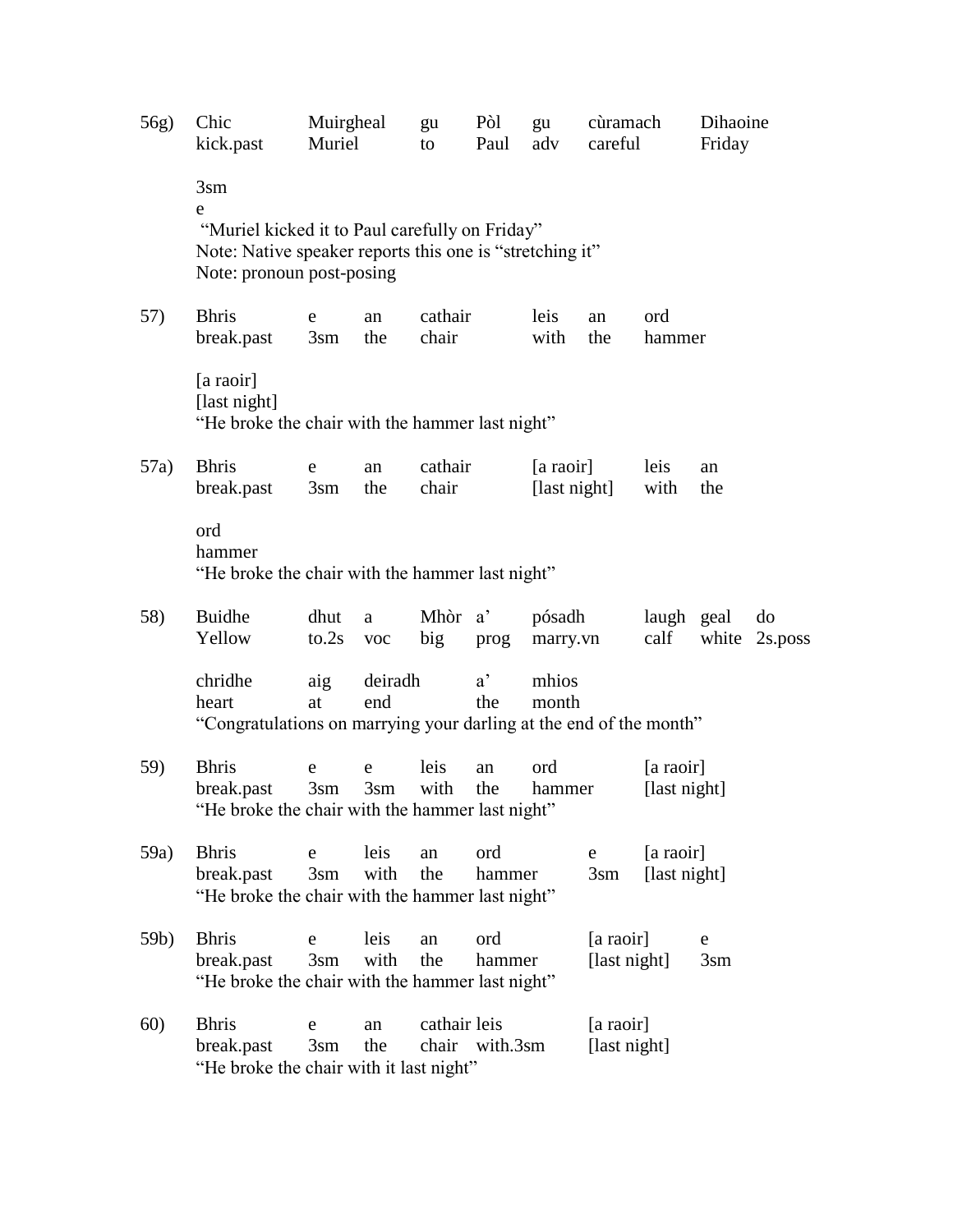- 60a) Bhris e an cathair [a raoir] leis break.past 3sm the chair [last night] with.3sm "He broke the chair with it last night"
- 60b) Bhris e leis e break.past 3sm with.3sm 3sm "he broke it with it"
- 60c) \* Bhris e e leis. break.past 3sm 3sm with.3sm "he broke it with it" Note: UNGRAMMATICAL
- 61) Chan eil air a bhith air a dhoigh airson Neg be perf prt be on his way

bliadhnaichean for years "He has not been happy for years"

62) Bha e air ais annsin air a dhoigh air an rathad be.past 3 on back there on his way on the road

mhór [an dè] big [yesterday] "He was back there carefree on the road yesterday"

- 62a) Bha e air a dhoigh air ais annsin air a dhoigh be.past 3 on his way on back there on the road air an rathad mhór [an dè] big [yesterday] "He was back there carefree on the road yesterday"
- 63) Tha Michael a' bruidhinn Gàidhlig ri Ceit Be.pres Michael prog speak Gaelic with Kate (gu) tric (adv) frequent

"Michael speaks Gaelic with kate often"